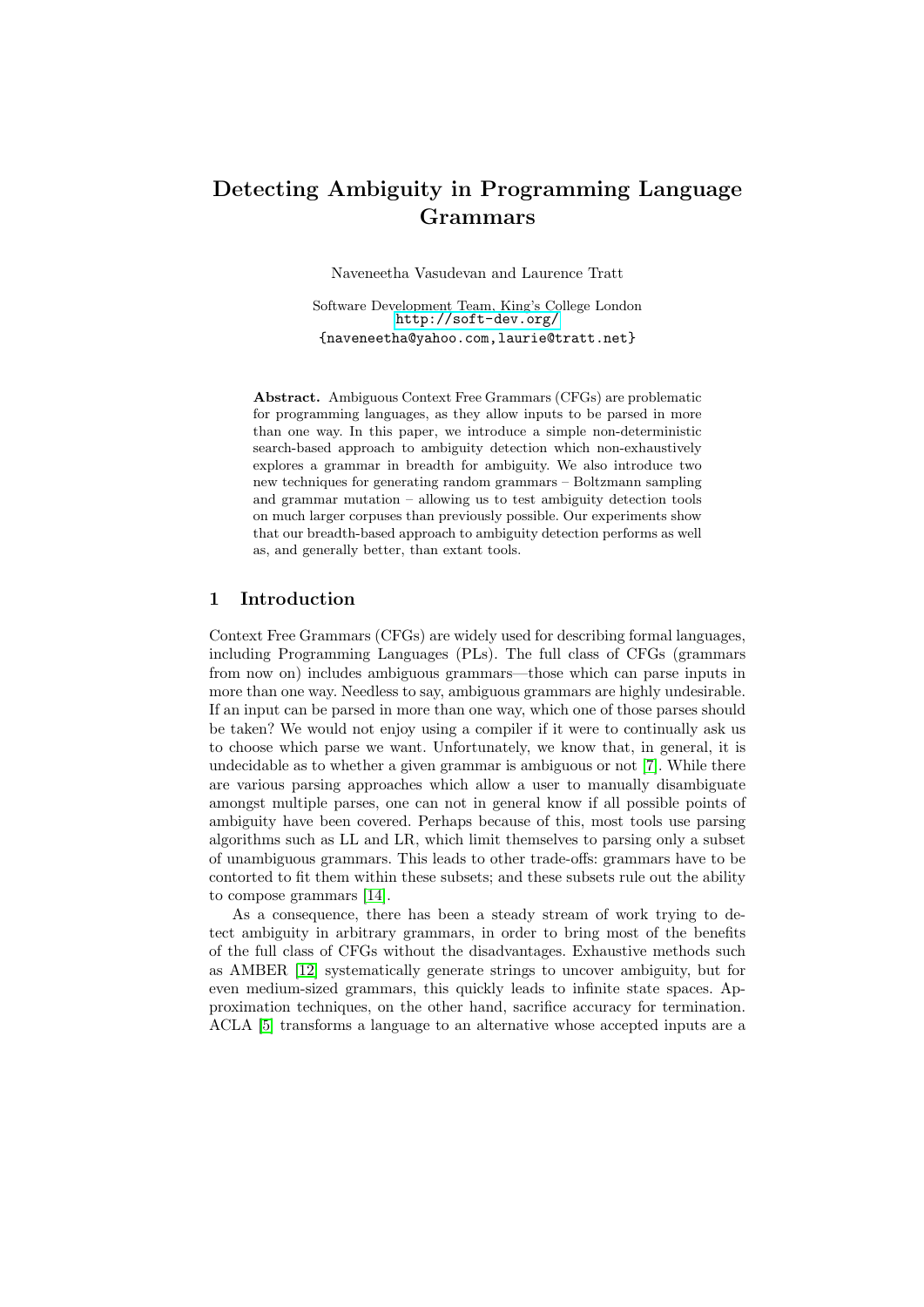

<span id="page-1-0"></span>Fig. 1. An intuition about the relation between various classes of CFGs.

superset of the original; it never reports false negatives, but may report false positives. Hybrid approaches marry approximation techniques with exhaustive search. Basten's hybrid approach [\[4\]](#page-18-4) first applies a noncanonical unambiguity test to filter out provably unambiguous portions of a grammar before running AMBER on the result. However, such hybrid approaches still rely on an exhaustive search, although on a smaller state space. Bounded length approaches are in a sense a subset of exhaustive methods: they exhaustively explore a small, fixed part of the search space. CFGAnalyzer [\[1\]](#page-18-5) uses a SAT solver to explore strings of bounded length. Cheung and Uzgalis' method [\[8\]](#page-18-6) deterministically expands rules from the start terminal until a fixed bound is reached.

Whereas previous ambiguity detection approaches are deterministic and explore a grammar in 'depth', our hypothesis is that approaches which explore a grammar in 'breadth' have a greater chance of discovering ambiguity. By depth we mean that a subset of the grammar is explored in (possibly exhaustive) detail; by breadth that a large portion of the grammar is explored but not exhaustively so. In other words, we suspect that a scatter-gun approach to detecting ambiguity will be more successful than a focused beam.

To that end, we have created a tool SinBAD which houses a number of ambiguity detection approaches. This paper details one of SinBAD's non-deterministic ambiguity detection algorithms which is intended to explore a grammar in breadth rather than depth. The algorithm is extremely simple, with its core explained in less than a page. Despite the simplicity of the algorithm, experimental results show that it performs at least as well as, and generally better than, more complex deterministic approaches. Furthermore, good results are found more quickly than by previous approaches.

Understanding the relation between grammars, and its various subsets is key to understanding the motivation for, and the results of, our work. Figure [1](#page-1-0) is our attempt to give an intuition about these relations. Since all the sets involved are infinite, this diagram is necessarily an approximation, but is hopefully helpful. The set of unambiguous grammars is a strict subset of the grammars. Virtually all PL grammars reside within this unambiguous subset. Our underlying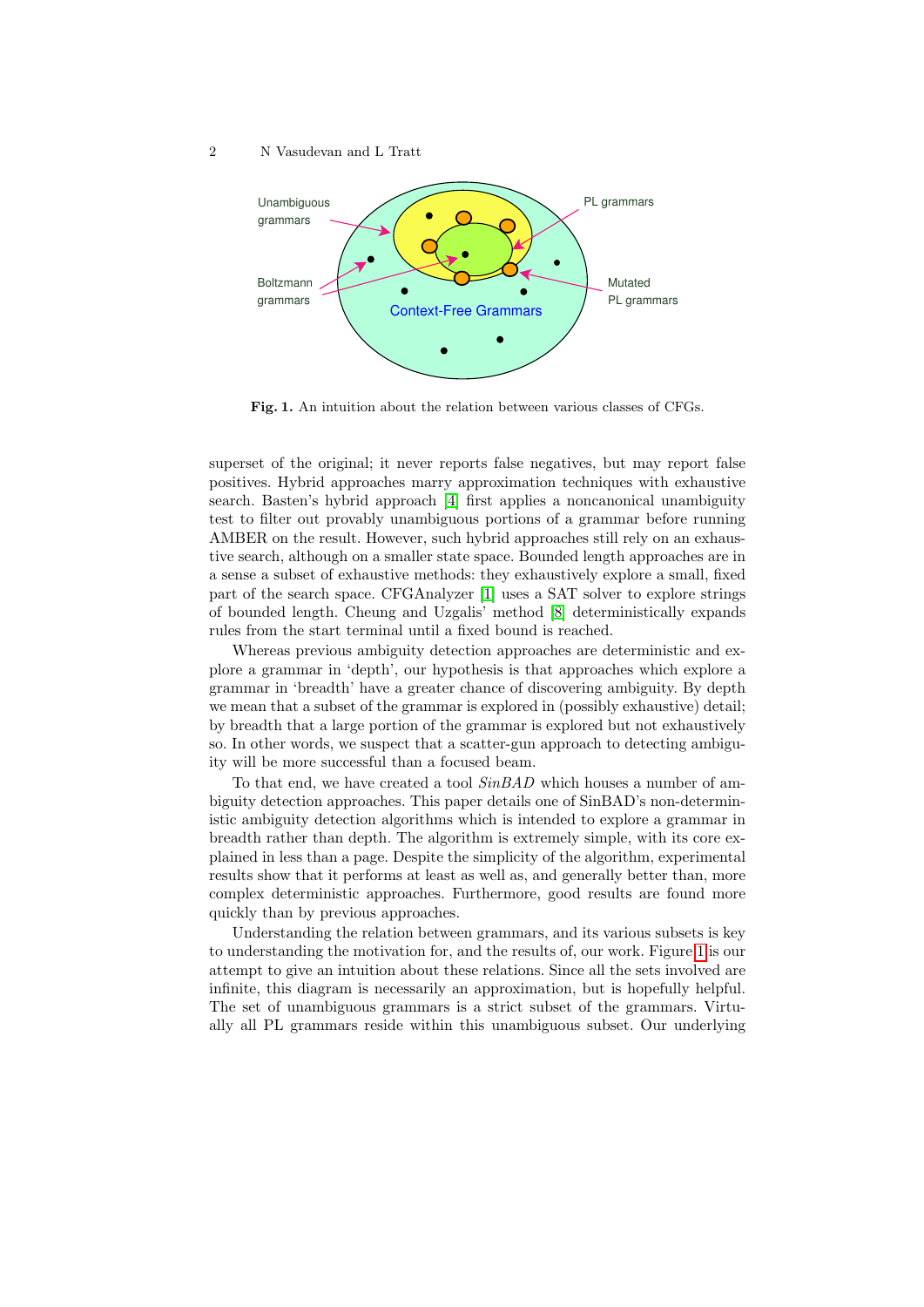hypothesis is that PL grammars often stretch to the very edge of the class of unambiguous grammars. Stated differently, we suspect that PL grammars are often only a small step away from being ambiguous.

This paper also provides new techniques for evaluating the effectiveness of ambiguity detection tools. We believe that evaluating such tools requires much larger input corpuses than previously used: ours contains over 20,000 grammars of various types. In order to generate such a large corpus, we cannot rely on hand-written grammars. We therefore provide two classes of random grammars. The first is generated using Boltzmann sampling, an approach which provides some statistical guarantees about the randomness of the resulting generators. The second class is generated by mutating existing PL grammars. This latter category is particularly interesting as we, like most others working in this field, are particularly interested in the ambiguity of PL-like grammars. There is an inevitable problem with this: most PLs are written for approaches such as LR parsing that accept only unambiguous grammars. Basten hand-modified 20 PL grammars to be ambiguous [\[2\]](#page-18-7) which we reuse in our suite for comparison purposes. However, one can easily, and inadvertently, create a solution which works well for such a small corpus but little beyond it. By generating a huge number of possibly ambiguous PL-like grammars, we can explore a much wider set of possibilities than is practical by hand.

To summarise, our work has two hypotheses:

- H1 Covering a grammar in breadth is more likely to uncover ambiguity than covering it in depth.
- H2 PL grammars are only a small step away from being ambiguous.

The contributions of this paper are as follows. First, we show a new search-based approach to ambiguity detection, which is simpler than previous approaches. Second, we provide new means of evaluating the effectiveness of ambiguity tools by providing the ability to produce large quantities of grammars using Boltzmann sampling and grammar mutation. Third, we provide the first large-scale evaluation of such tools. In so doing, we show that our simple search-based approach performs at least as well as, and generally better than, existing tools. The basic idea of our search-based approach was first presented in a workshop paper [\[15\]](#page-18-8). This paper extends that with Boltzmann sampled grammars, grammar mutation, and a significantly larger experiment. SinBAD, the grammar generators, the grammar corpus we used, and the results obtained can be downloaded from our experimental suite:

## [http://figshare.com/articles/cfg\\_amb\\_experiment/774614](http://figshare.com/articles/cfg_amb_experiment/774614)

The structure of this paper is as follows. In Section [3](#page-3-0) we describe our search-based approach to ambiguity detection. Sections [4](#page-6-0) and [5](#page-8-0) describe our algorithms for generating Boltzmann and mutated grammars respectively. In Section [6](#page-9-0) we set out the methodology for our experiment, which is split into 3 sub-experiments. In section [10](#page-16-0) we consider our hypotheses in the light of our experimental results.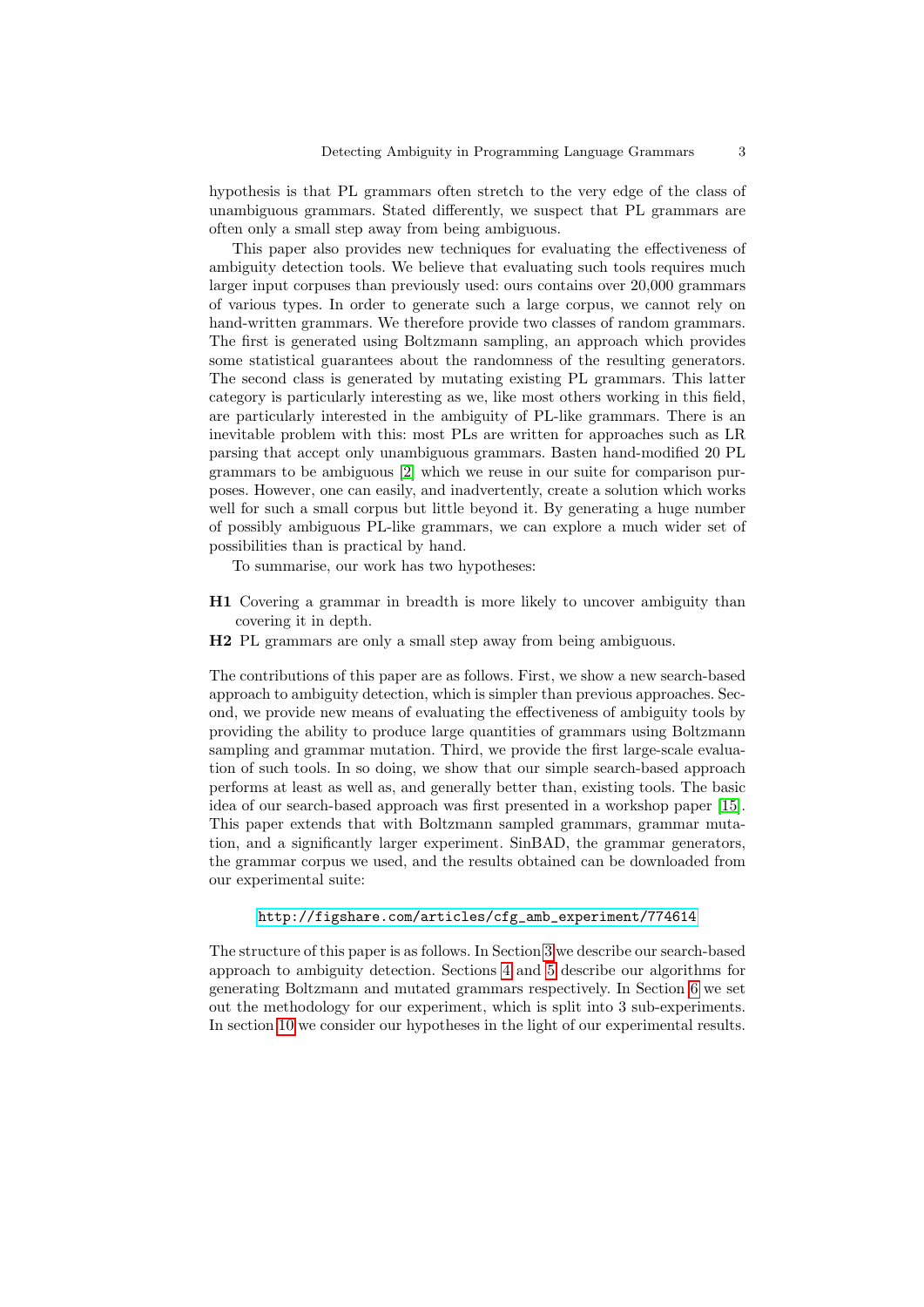

<span id="page-3-1"></span>Fig. 2. SinBAD architecture.

# 2 Definitions

Before presenting our algorithms and descriptions, we first introduce some brief definitions (mostly standard) and notations.

A grammar is a tuple  $G = \langle N, T, P, S \rangle$  where N is the set of non-terminals, T is the set of terminals, P is the set of production rules over  $N \times (N \cup T)^{*}$  and S is the start non-terminal of the grammar. A production rule  $A: \alpha$  is denoted as  $P[A]$  where  $A \in N$ , and  $\alpha$  is a sequence of strings drawn from  $(N \cup T)^*$ .  $N_{\epsilon}$  denotes set containing non-terminals that have at least one empty alternative. For a rule  $P[A], P[A]_{alt}$  denotes a single alternative and  $\sum P[A]_{alt}$  all its alternatives. We define the size of a grammar as  $size(G) = |N|$ . We define a sentence of a grammar as a string over  $T^*$ . A sentence is ambiguous if it can be parsed in more than one way. A grammar is ambiguous if there exists a sentence which is both accepted and ambiguous. We define 'symbol' to mean either a terminal or a non-terminal.

For a list  $\ell$ , let  $\ell[i]$  denote the element at position i, and  $\ell[i:j]$  the items from positions i (inclusive) to j (exclusive). Let  $insert(\ell, i, \alpha)$  denote insertion of  $\alpha$  into  $\ell$  at position i and  $delete(\ell, i)$  denote deletion of element from  $\ell$  from position *i*. Let  $append(\ell, \alpha)$  denote appending element  $\alpha$  to list  $\ell$ . For a dictionary D containing key-value pairs,  $\mathcal{D}[x \mapsto a]$  denotes an update to key x with value a,  $\mathcal{D}[x]$  denotes a lookup of key x,  $\mathcal{D}_{values}$  denotes its list of values. Let  $\mathcal{R}(\ell,n)$ denote a list of *n* items chosen randomly from the list  $\ell$ . Further, let  $\mathcal{R}[m..n]$ denote a number chosen randomly between  $m$  (inclusive) and  $n$  (inclusive).

# <span id="page-3-0"></span>3 Search-based ambiguity detection

Search-based techniques seek to find 'good enough' solutions for problems that have no feasible algorithmic solution and whose search space is too big to exhaustively scan. Such techniques have been applied to a wide range of problems including software itself (see e.g. [\[9\]](#page-18-9)). Search-based techniques are either random or guided by a fitness function.

In order to apply search-based techniques to ambiguity detection, we created SinBAD, a simple tool with pluggable backends. Figure [2](#page-3-1) shows SinBAD's architecture. Given a grammar and a lexer, the Sentence Generator component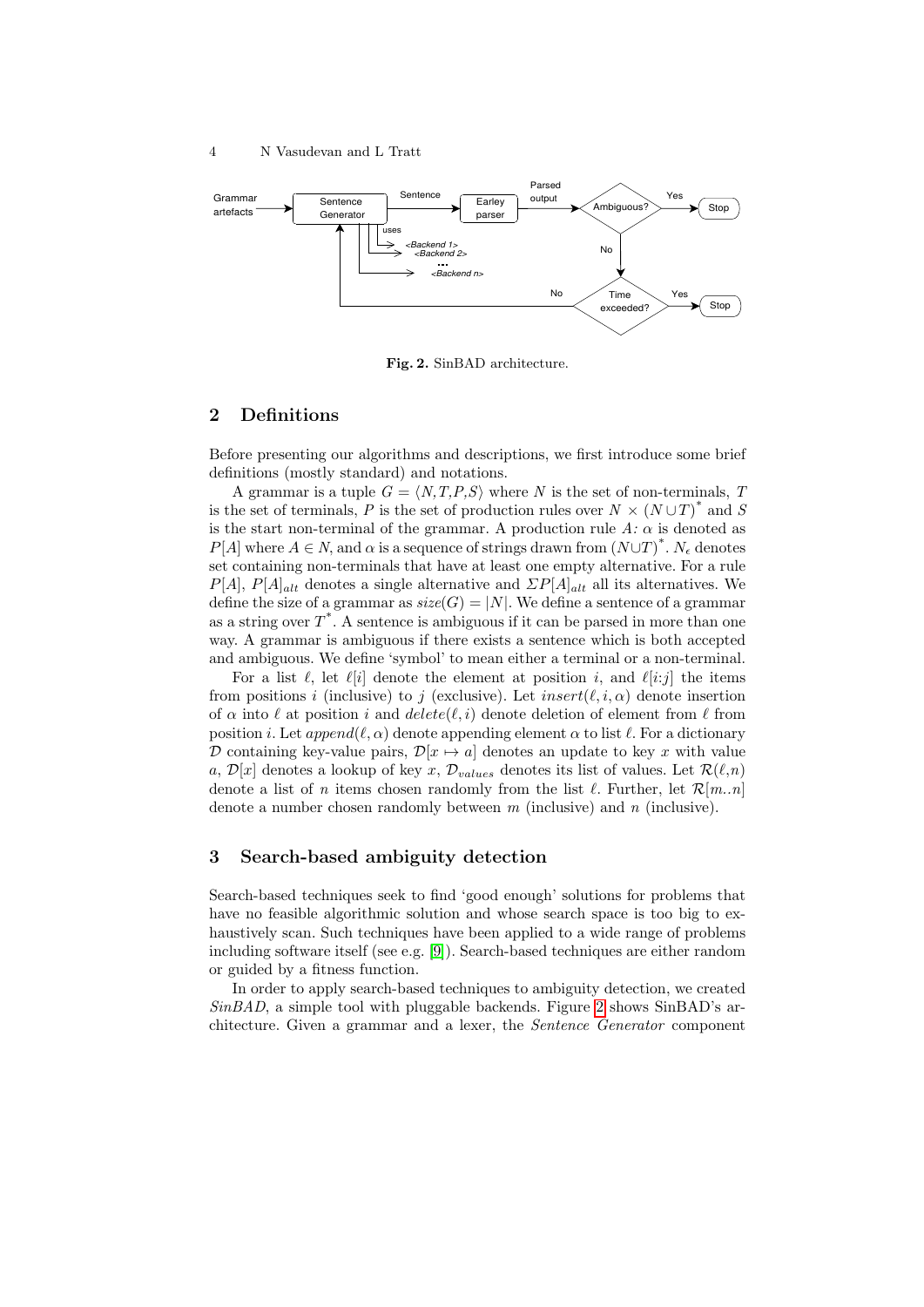generates random sentences using a given backend. A backend, in essence, is an algorithm that governs how sentences are generated. For instance, a backend can use a unique scoring mechanism to favour an alternative when expanding a nonterminal, or one that can generate sentences of bounded length. The generated sentence is then fed to a parser to check for ambiguity (we use ACCENT [\[11\]](#page-18-10), a fast Earley parser for this). The search stops when an ambiguity is found or when a time limit is exceeded. In this paper we consider the most successful SinBAD backend we have created so far:  $dynamic1<sup>1</sup>$  $dynamic1<sup>1</sup>$  $dynamic1<sup>1</sup>$ .

#### 3.1 The dynamic1 backend

Given a grammar, the *dynamic1* backend shown in Algorithm [1](#page-5-0) non-deterministically creates a valid sentence which can then be used to test for ambiguity. In essence, the algorithm continually picks random alternatives to follow for sentence generation, recursing into the grammar. However, doing this naively leads to frequent non-termination [\[15\]](#page-18-8). Therefore, the backend is parameterised by a user-configurable integer  $D^2$  $D^2$ . Once the algorithm has recursed beyond depth D, it favours alternatives which immediately terminate (i.e. rules that contain no non-terminals). When this is not possible – some rule's alternatives all contain non-terminals – the favouritism then chooses whichever rules have been least visited. In this way, the generator tends not only to terminate in reasonable time, but also to explore a grammar's rules semi-uniformly.

The function START is initialised with a user-defined grammar G and threshold depth D. The current depth  $d$  is set to zero. We initiate sentence generation by deriving the start symbol  $S$  of the grammar. We keep a note of when we have entered a rule and when we have exited. To derive a non-terminal, we randomly select one of its alternatives (line 11). When the depth of the recursion exceeds a certain threshold depth, we start favouring alternatives (lines 8 and 9).

The FAVOUR-ALTERNATIVE function is called when the algorithm wishes to try and terminate. Given a rule, the function generates a score for each alternative and the one with the lowest score is selected. In the event of a tie, one of the lowest scoring alternatives is arbitrarily selected. Terminals are scored as 0. Non-terminals are scored as a ratio of the number of derivations that haven't been fully derived yet to the total number of derivations (line 30).

dynamic1 's simplicity means that our experimental corpus has uncovered a handful of cases (1.4% of grammars in the corpus) where it doesn't terminate. This is due, in an unintended irony, to the one deterministic part of dynamic1: the favouring of alternatives. When FAVOUR-ALTERNATIVE is called, it scores rules, selects those with the equal lowest score, and then nondeterministically picks amongst them. If one alternative always has the lowest score, then it will be picked every time. Consider the rules  $P: Q$  and  $Q: P | R$ S. If, at a given point of time, the scores for the first and second alternatives

<span id="page-4-0"></span> $\overline{1}$  For a discussion of some other backends, see [\[15\]](#page-18-8).

<span id="page-4-1"></span><sup>&</sup>lt;sup>2</sup> Setting D to  $\infty$  provides equivalent behaviour to the naive non-terminating approach.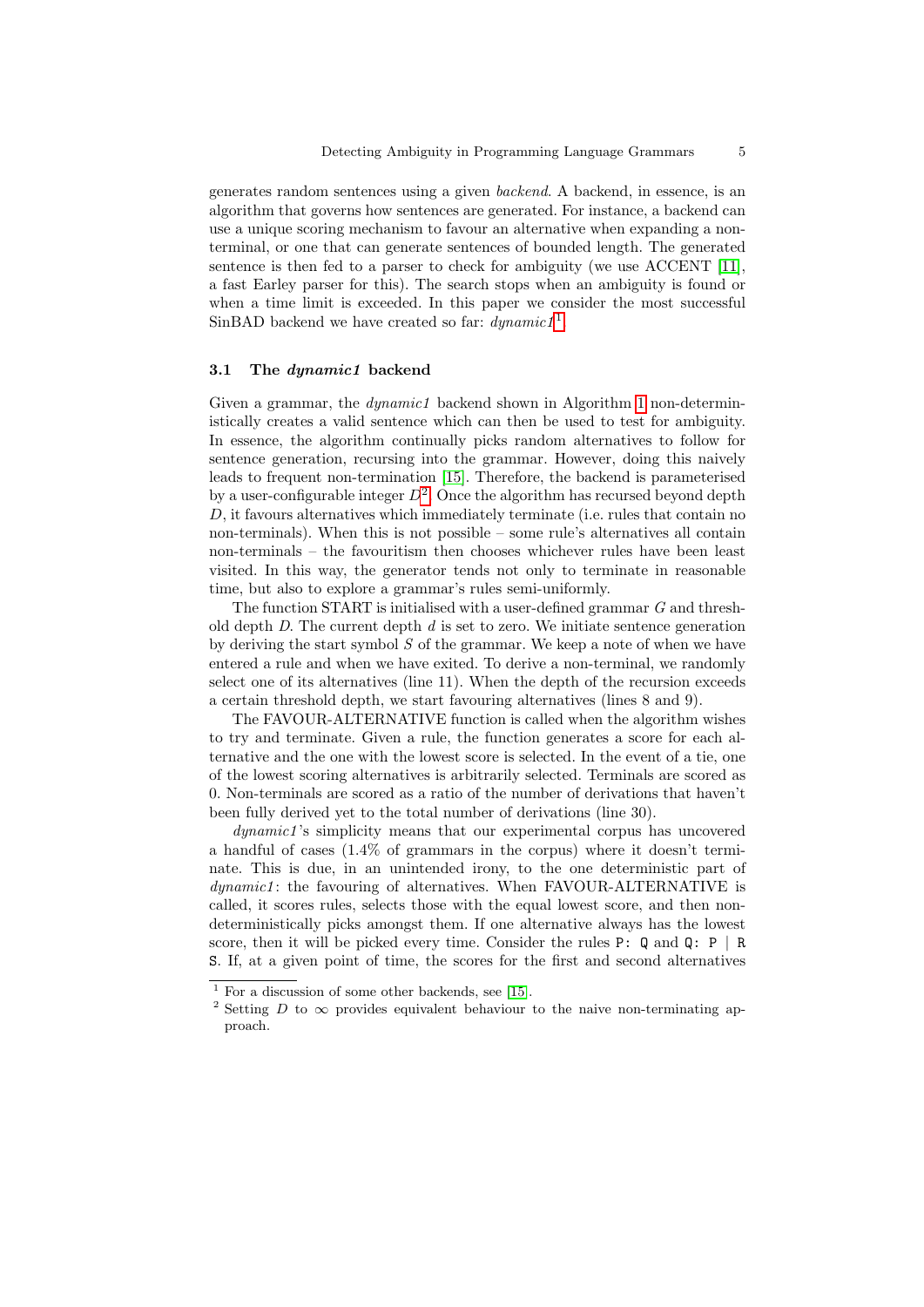<span id="page-5-0"></span>Algorithm 1 The *dynamic1* algorithm

```
1: function \text{star}(G, D)2: Sen \leftarrow \varnothing3: GENERATE(P[S], G, Sen, d = 0, D)4: return Sen
5: end function
 6: function GENERATE(P[A], G, Sen, d, D)7: P[A].entered \leftarrow P[A].entered + 1
 8: if d > D then
 9: P[A]_{alt} \leftarrow \text{FAVOUR-ALTERNATIVE}(P[A], G)10: else
11: P[A]_{alt} \leftarrow \mathcal{R}(\Sigma P[A]_{alt}, 1)12: end if
13: for Sym \in P[A]_{alt} do
14: if Sym \in N then
15: Sen \leftarrow Sen + \text{GENERALE}(P[Sym], G, Sen, d+1, D)16 \cdot else
17: Sen \leftarrow Sen + Sym18: end if
19: end for
20: P[A].exited \leftarrow P[A].exited + 121: d \leftarrow d - 122: end function
23: function FAVOUR-ALTERNATIVE(P[A], G)24: \begin{array}{l} \text{scores} \leftarrow \{\} \\ \text{25:} \qquad \text{scores} \leftarrow \{ \text{sc} \} \end{array}25: \text{scores} \leftarrow \{\text{scores}[alt \mapsto 0] \mid alt \in \Sigma P[A]_{alt}\}<br>26: \text{for } P[A]_{alt} \in \Sigma P[A]_{alt} \text{ do}26: for P[A]_{alt} \in \Sigma P[A]_{alt} do<br>27: for Sum \in P[A]_{alt} do
            for Sym \in P[A]_{alt} do
28: if Sym \in N then
29: if P[Sym]. entered > 0 then
30: score_{alt} \leftarrow score_{alt} + (1 - (P[Sym].exited/P[Sym].entered))31: end if
32: end if
33: end for
34: \qquad \qquad scores \leftarrow scores[P[A]_{alt} \mapsto score_{alt}]35: end for
36: alts<sub>min</sub> ← {alt \in \Sigma P[A]_{alt} | scores[alt] = min(scores<sub>values</sub>)}
37: return \mathcal{R}(alts_{min}, 1)38: end function
```
of rule  $\mathbb Q$  are  $\langle 1 \rangle$  and  $\langle 1 \rangle$  respectively, then the alternative favouring will always select the first alternative, as it has the lowest score. We briefly outline a possible solution for this in Section [12.](#page-17-0)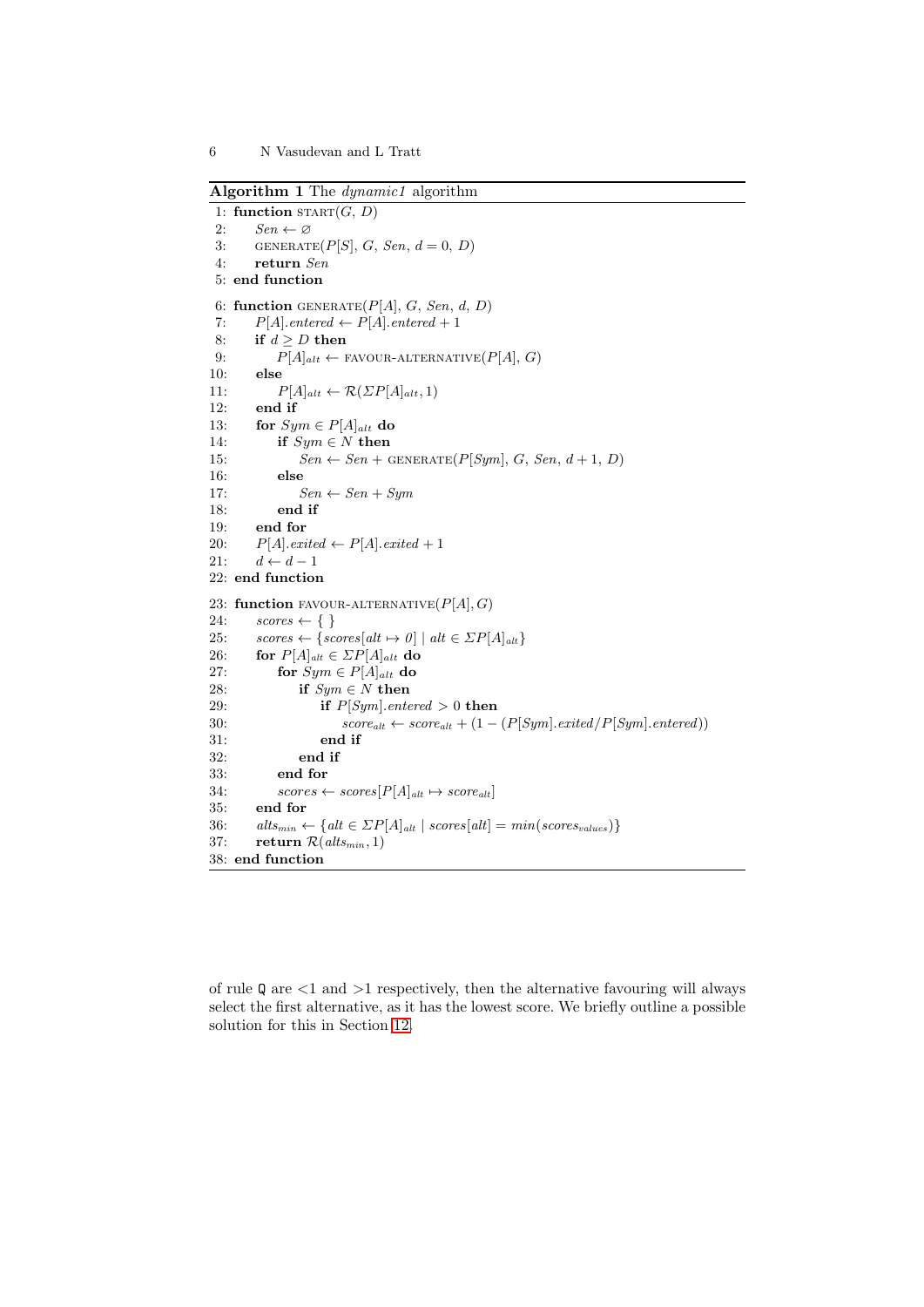```
Cfg = Cfg Rule ... Rule
Rule = SingleAlt Alt | RuleAlts1 Rule Alt
Alt = EmptyAltSyms | SingleAltSyms1 Symbol | AltSyms1 Alt Symbol
Symbol = NonTerm NonTerm | Term Term
NonTerm = NonTerm1 | NonTerm2 | ... | NonTermN
Term = Term1 | Term2 | ... | TermN
```
<span id="page-6-1"></span>Fig. 3. Tree specification for generating grammars.

# <span id="page-6-0"></span>4 Boltzmann sampled grammars

Boltzmann sampling is a framework for random generation of combinatorial structures (see [\[6\]](#page-18-11) for further details). The basic idea is to give the sampler a class specification of a combinatorial structure and a value to control the size of the generated objects. For a given class  $C$ , and size  $n$ , the sampler provides approximate-size uniform random generation—objects are generated with approximate size n $\pm \epsilon$ , where  $\epsilon$  is a fixed tolerance, but objects of the same size occur with equal probability. This allows the sampler to generate large objects in linear time. In this section we provide the first Boltzmann sampler for grammars.

#### 4.1 Class specification

A Boltzmann sampler class specification is a grammar containing a set of productions. A production is of the form:  $A: \langle \text{rhs} \rangle$ , where A is the name of the class being defined and  $\langle$ rhs) is a set of definitions. A definition is of the form DefX Y, where  $DefX$  denotes a constructor and Y is either a reference to a definition (if a definition Y exists) or a literal otherwise.

Since, as far as we are aware, this is the first time that Boltzmann sampling has been used to generate grammars, we were forced to create a class specification ourselves. Determining a good class specification is arguably the hardest part of Boltzmann sampling, and is complicated by the fact that grammars do not have a single, obvious specification. Furthermore, since grammars are unbounded in size, we necessarily have to restrict the size of the those generated to make using them practical. This immediately leads us to a difficult question: what style of grammars do we want? In reality, we are most interested in grammars which somewhat resemble PL grammars. Generating grammars with 2 rules containing 100 alternatives each may tell us something about grammars in general – though getting enough coverage to say something useful may be much harder – but little about programming languages. We have therefore crafted our use of Boltzmann sampling to lead to grammars which roughly resemble real PLs. In order to do this, we are forced to apply post-filters to restrict the grammars generated to those we are most interested in, as we shall soon see.

Our class specification is shown in Figure [3.](#page-6-1) Using [\[10\]](#page-18-12) as a guiding principle, our specification is designed to give us control over three things: the number of empty alternatives, the number of alternatives per rule, and the number of symbols per alternative. Cfg denotes a context-free grammar, Rule a production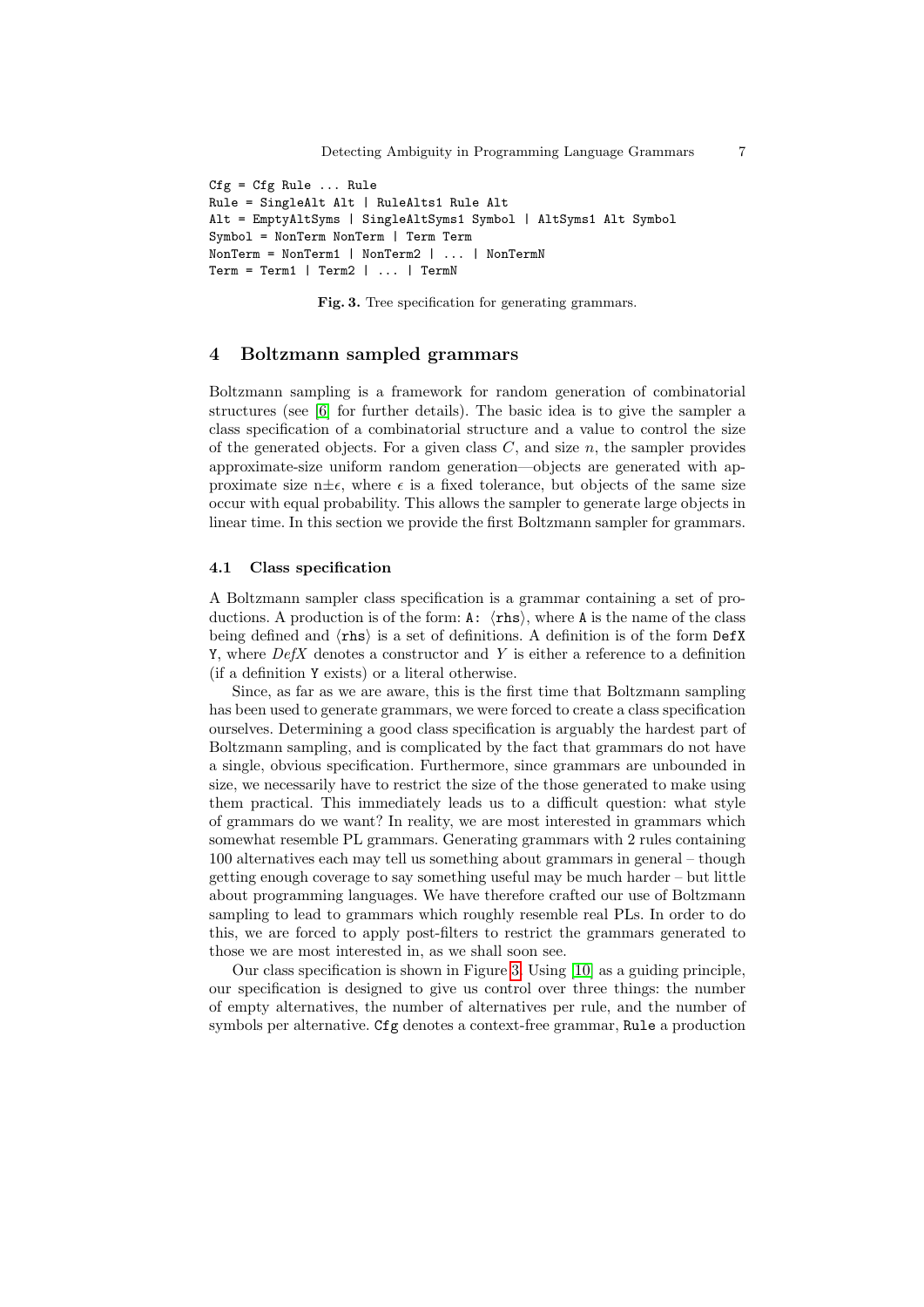rule, Alt a production alternative, and Symbol denotes either a non-terminal (a NonTerm) or a terminal (a Term) symbol. A CFG consists of 1 or more production rules (hence the references to multiple Rule definitions). Rule has two outcomes: it can either be called recursively to build a list of alternatives; or just build a list with single alternative. Alt has three choices: it can either be called recursively to build a sequence of symbols; or just build a sequence with one symbol (middle choice); or an empty string (EmptyAltSyms). The specification enforces equal numbers of NonTerms and Terms in a grammar, the 1:1 ratio seeming to us a reasonable heuristic based on our observations of real grammars.

While we do not claim that our specification is perfect, it is the result of considerable experimentation and the resulting grammars are close to those we might expect to see for PLs. Minor variations to the specification can lead to significantly differing "styles" of grammars being generated. For instance: replacing SingleAlt Alt by EmptyAlt would cause a much higher percentage of empty alternatives to be generated.

#### <span id="page-7-0"></span>4.2 Precision

A Boltzmann sampler is parameterised by two values that control the size of the generated objects: singular precision and value precision. To get an efficient sampler, these two values need to be set as low as possible [\[6\]](#page-18-11). However, the lower these values are, the greater the likelihood of large objects being generated. This is a problem for us, as "large" means rules would have more alternatives and symbols per alternative than we desire. The challenge, then, is to find values that generate large numbers of relevant grammars in reasonable time. We settled on values of  $1.0e^{-7}$  and  $1.0e^{-4}$  for the singular and value precisions respectively.

#### 4.3 Grammar generation and filtering

Our Boltzmann class specification gets us in the rough neighbourhood of PL grammars, but some obvious differences remain. We also struggled to generate grammars of all sizes that we wished for.

The sampler struggled to generate grammars when we restricted the number of symbols per alternative to 5, so we relaxed this criterion. Approximately 10– 15% of alternatives from each grammar generated by the sampler have more than 5 symbols per alternative.

Similarly, the sampler tends to generate a much larger number of empty alternatives than are typical of PL grammars. Using Basten's PL grammar corpus as an example, the proportion of empty alternatives varied between 4% (Java) to 12% (Pascal). We therefore wrote a filter to remove all grammars that had a proportion of empty alternatives above 5%. Such filters are needed if one wishes to generate PL-like grammars.

Because the sampler is unaware of the precise semantics of grammars, it can and does produce grammars which are non-sensical or trivially ambiguous. We filter out all grammars which contain non-terminating cycles of the form  $A$ : B and B: A as they consume no input and generate the empty language. We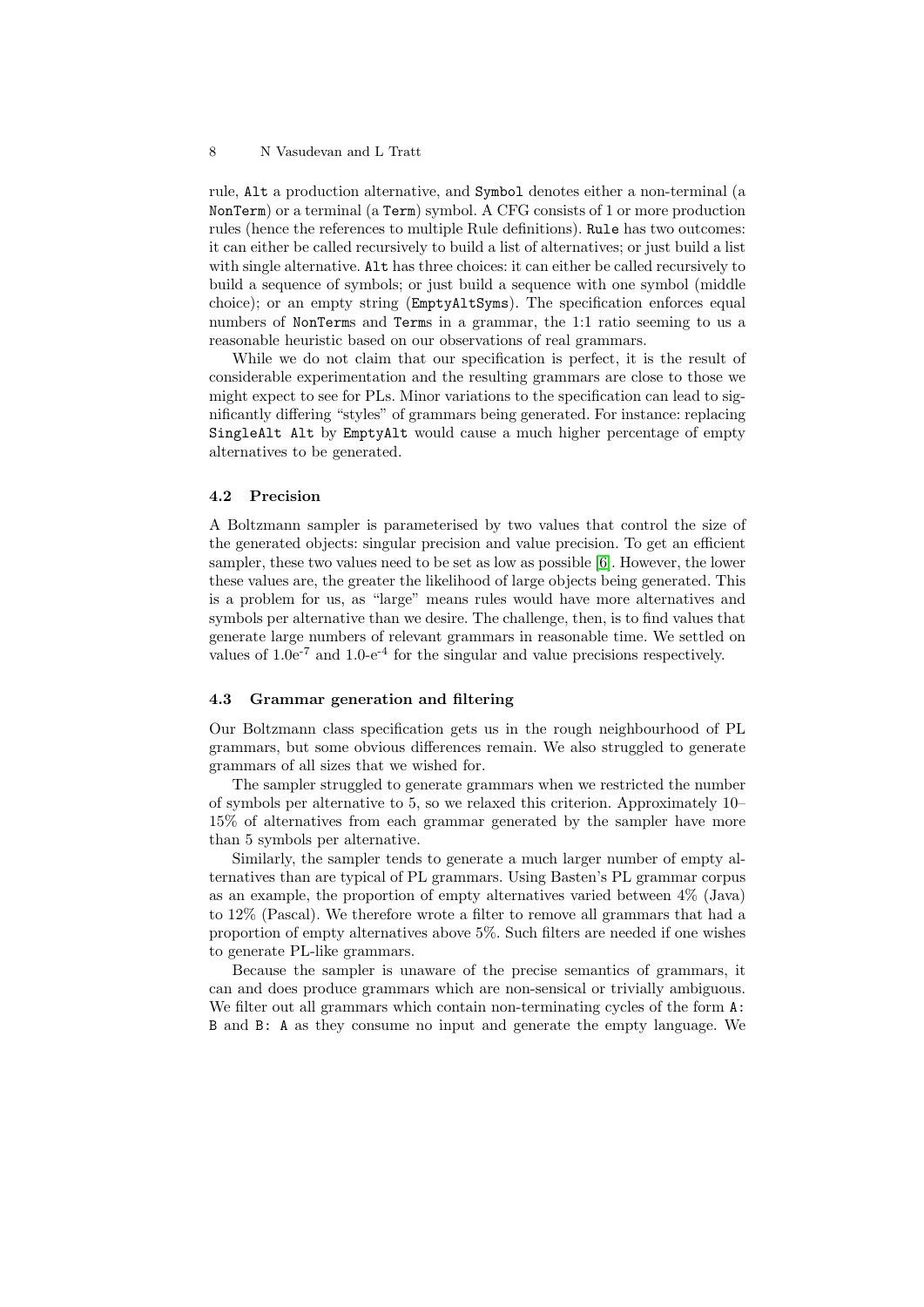also filter out grammars which contain alternatives with the same sequence of symbols (e.g.  $A: X \mid X \mid \ldots$ ) which are trivially ambiguous.

We wanted to generate grammars of size ranging from 10 to 50 inclusive. However, the sampler was unable to generate any grammars for sizes 16, 20, 25, 26, 29, 32, 40, 42, and 49. This can be solved by making the precision greater than 0.005, but this causes other issues (see Section [4.2\)](#page-7-0), so we did not do so.

# <span id="page-8-0"></span>5 Mutated grammars

Random grammar generators have one major problem from our perspective: even if they produce grammars in the general style of those used by PLs, it can be reasonably argued that they are never close enough. Of course, exactly what is close enough is impossible to pinpoint: it seems unlikely that any metric, or set of metrics, can reliably classify PL vs. non-PL grammars. Instead, we have little choice but to fall back on the intuitive notion that "we know one when we see one." This means that past work has struggled to understand how ambiguity affects PL-like grammars: we simply can't get hold of enough of them to perform adequate studies. The best attempt of which we are aware is the work of Basten, who took 20 unambiguous PL grammars and manually altered them to introduce ambiguity [\[3\]](#page-18-13). Manually altering grammars is tedious, hard to scale, and always open to the possibilities of unintentional human bias.

We have therefore devised a simple way of generating arbitrary numbers of 'PL-like' grammars with possible ambiguity. Our approach to grammar mutation bears no relation to grammar evolution or grammar recovery. Instead, our basic tactic is inspired by Basten's manual modifications: we take in a real (unambiguous) grammar for a PL and perform a single random alteration to a single rule. Although there are numerous possible mutations, we restrict ourselves to the following four, each of which is applied to a single rule:

- Add empty alternative This is only possible if a rule does not already have an empty alternative.
- Mutate symbol Randomly select a symbol from an alternative and change it. A non-terminal can be replaced by a terminal and vice versa.
- Add symbol Randomly pick an alternative and add a symbol at a random place within it.
- Delete symbol Randomly delete a symbol from an alternative. Only nonempty alternatives are considered.

Our mutated grammars are therefore identical to a real PL grammar, with only a single change. This is the best way that we can imagine of solving the "we know it when we see it" problem. As we will see later, these simple mutations introduce a surprising number of ambiguities. The full algorithm is presented in Appendix [A.](#page-19-0)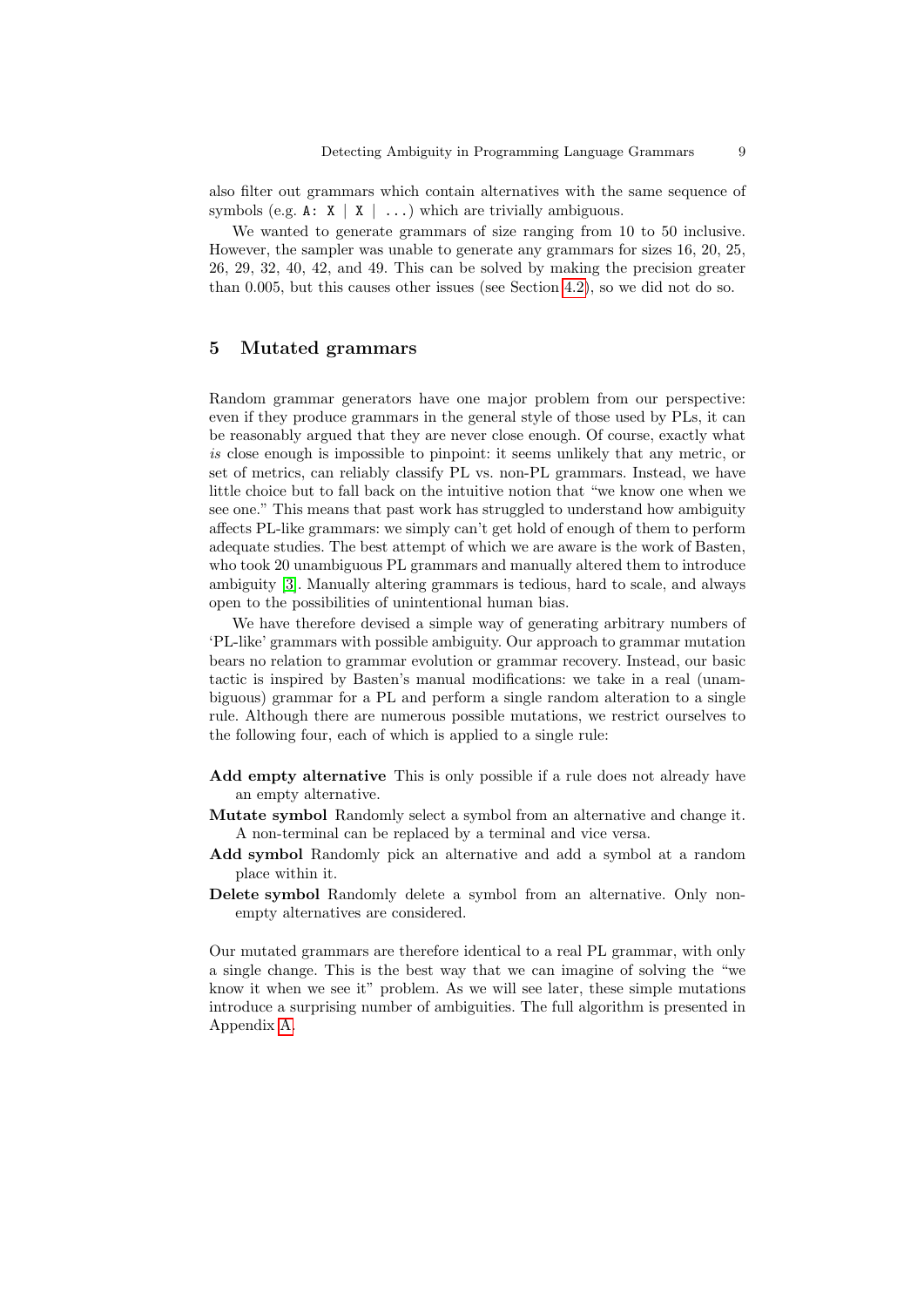# <span id="page-9-0"></span>6 Experiment methodology

The objective of our experiment is to understand how well search-based approaches perform in detecting ambiguities. Since ambiguity is inherently undecidable, it is impossible to evaluate such a tool in an absolute sense. Instead, we evaluated our tool against three others: ACLA, AMBER, and AmbiDexter [\[3\]](#page-18-13). Each tool takes a different approach: ACLA uses an approximation technique; AMBER uses an exhaustive search; AmbiDexter uses a hybrid approach; and SinBAD uses a random search-based approach.

All the tools except ACLA have run-time options which adjust the way they operate and thus affect which ambiguities they find. We believe the fairest comparison is between the tools at their best and that we need to use the "best" run-time option values possible. However, discovering what the best options are by trying all possibilities on our full set of grammars is prohibitively expensive. Instead, we first run a "mini" experiment on a small set of grammars to determine good tool options. We do not claim that the option values discovered necessarily allow each tool to operate at its maximum potential; rather, we believe that they allow the tool to operate close enough to its maximum potential to make a meaningful comparison.

Using the run-time options determined by the mini experiment, we then run the "main" experiment on a larger set of grammars (about 7 times bigger) with each tool. Finally, we check that the proportion of grammars discovered as ambiguous scales up, by running a "validation" experiment using only dynamic1 on a larger set of grammars again (about 5 times bigger than the main experiment).

Since grammars can specify infinite languages, grammar ambiguity tools can run forever. We are therefore also interested in how long it takes each tool to give quality results. For the mini and main experiments, we therefore run each tool for 10, 30, 60, and 120 seconds, enforcing the limit with the timeout tool. For AMBER the parser generation time is not included in the limit, whereas for SinBAD it is (as we were unable to break the two apart). Since this time is rather small (0.4s), we believe it does not unduly colour the results.

We evaluated the various tools on three different sets of grammars: Boltzmann sampled, altered PL grammars, and mutated grammars. Boltzmann sampled grammars were described in Section [4.](#page-6-0) Basten's altered PL grammars are taken from [\[4\]](#page-18-4), where Pascal, SQL, Java, and C grammars were manually modified to produce 5 ambiguous variations of each. The mutated grammars were described in Section [5.](#page-8-0) Table [1](#page-10-0) shows the size of the grammar sets used in each experiment. For the Boltzmann sampled grammars, each size (10-50) is represented equally (i.e. for the main experiment, 50 grammars of each size are used). Similarly, for the mutated grammars, each mutation category (add empty alternative, mutate symbol, add symbol, and delete symbol) is equally represented (e.g. for the main experiment, 500 grammars from each category are used). Note that we are not worried about differences in the ambiguous fragments identified: we care only whether a tool uncovers ambiguity in a grammar or not.

All experiments were performed on a cluster of identical Intel i7-2600 CPU 3.4GHz machines with 8GiB memory. For the mini experiment, where perfect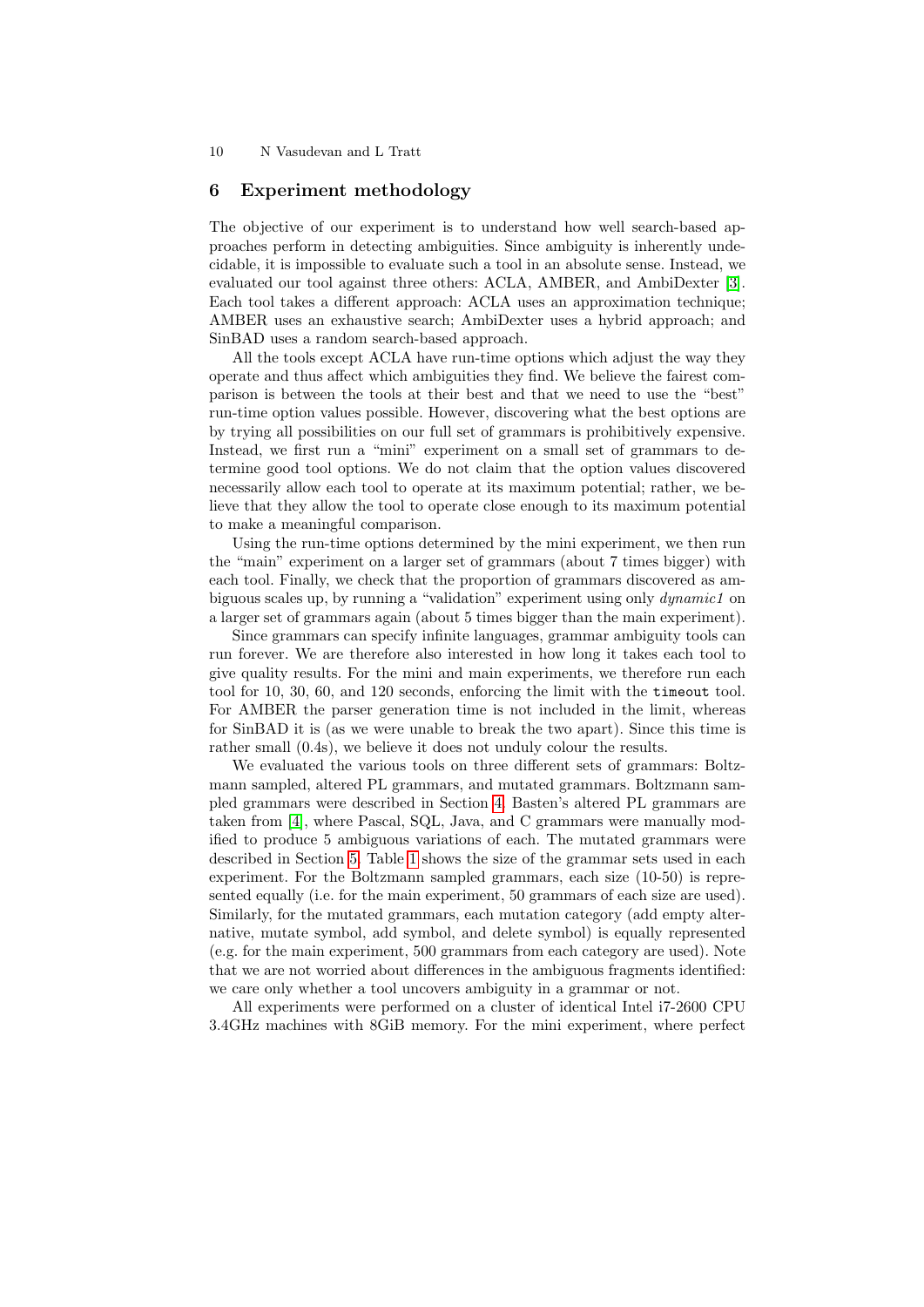|            | Mini | Main | Validation |
|------------|------|------|------------|
| Boltzmann  | 384  | 1600 | 9600       |
| Altered PL | 20   | 20   | 20         |
| Mutated    | 160  | 2000 | 11200      |
| Total      | 564  | 3620 | 20820      |

<span id="page-10-0"></span>Table 1. The number of grammars used in the various experiments.

| Tool         | Option                                            | Values                                                                      |
|--------------|---------------------------------------------------|-----------------------------------------------------------------------------|
| <b>AMBER</b> | Search by length<br>Search by example<br>Ellipsis | 5, 10, 15, 20, 25, 50, 100<br>$10^{10}$ , $10^{20}$ , $10^{30}$<br>Yes / No |
| AmbiDexter   | From $0$ to $N$<br>From N to $\infty$             | 5, 10, 15, 20, 25, 50, 100<br>$\theta$                                      |
| dynamic1     | Filter<br>Depth                                   | None, LRO, SLR1, LALR1, LR1<br>$5, 6, 7, \ldots, 30$                        |

<span id="page-10-2"></span>Table 2. Options tried in the mini experiment.

precision was not necessary, we used 8 cores (4 real and 4 hyperthreading) per machine. For the main and validation experiments, where precision is important, we disabled hyperthreading and restricted ourselves to utilising 3 cores per ma-chine. We used parallel<sup>[3](#page-10-1)</sup> to parallelise our experiment. The experiments took around 3400 core-hours in total, broken down into: 600 hours for the mini experiment; 2000 for the main experiment; and 800 for the validation experiment.

Our experimental setup is fully repeatable and is available through our downloadable experimental suite.

## 7 Mini experiment

In the mini experiment, we wish to uncover what reasonable values for various options are. ACLA has no options, so does not to be considered further. The options and their values tried for the other tools are outlined in Table [2.](#page-10-2)

AMBER can search either by length (sentences up to a fixed length) or by example (search limited by number of sentences with no restriction on sentence length). The 'ellipsis' option causes non-terminals to be treated as tokens, which increases the chances of finding long ambiguous fragments. We found that in most cases, turning on the 'ellipsis' option led to better results: 22 with it set vs. 18 without. Only for the 'add empty alternative' variant of mutated grammars did the ellipsis option perform worse.

<span id="page-10-1"></span><sup>3</sup> http://www.gnu.org/software/parallel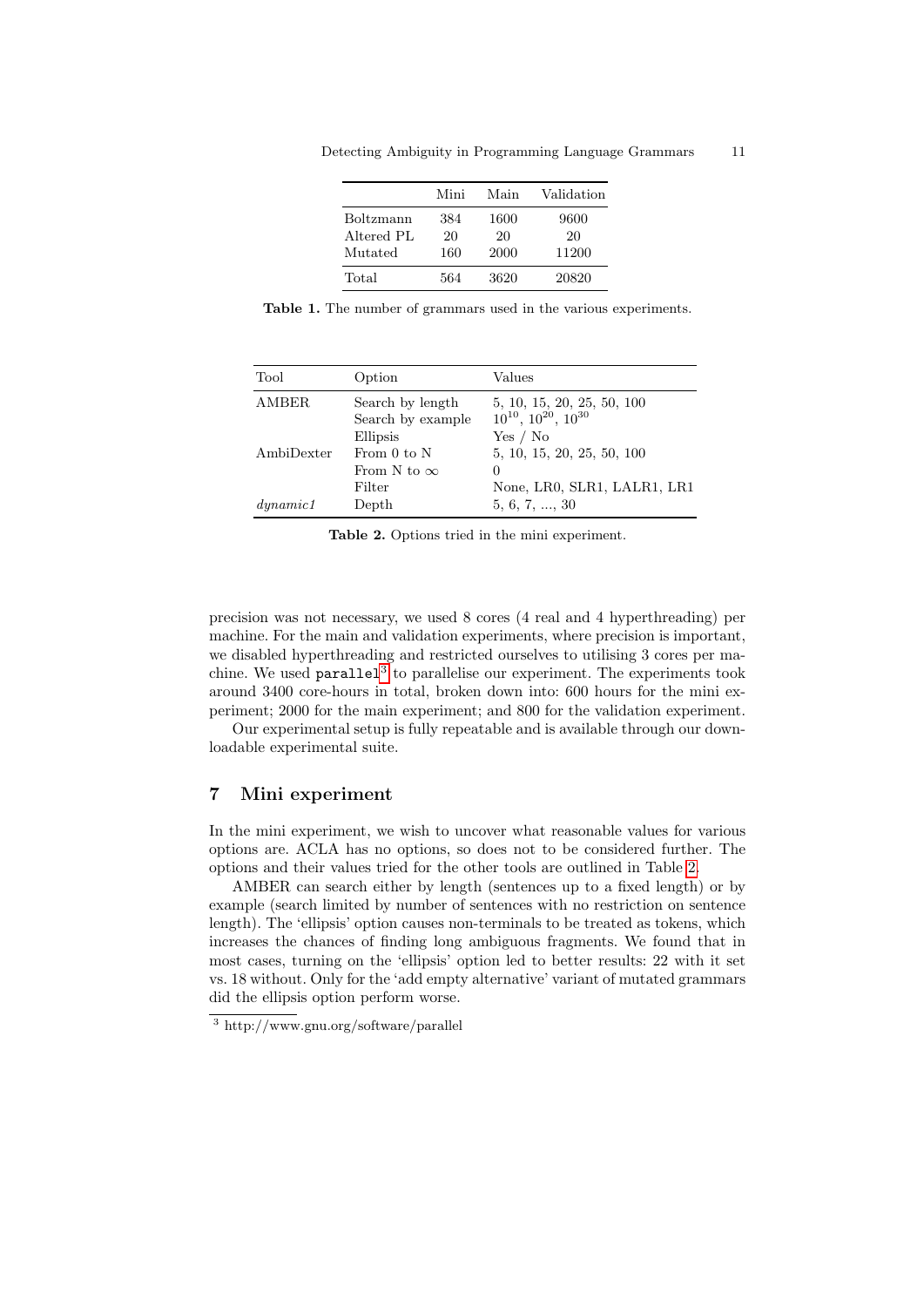| Grammar set | ACLA. | AMBER <sup>a</sup> | AmbiDexterb | dynamical <sup>c</sup> |
|-------------|-------|--------------------|-------------|------------------------|
| Boltzmann   | n/a   | $ell+N=10^{10}$    | $ik+unf$    | $D=11$                 |
| Altered PL  | n/a   | $ell+len=10$       | $k=15+LR0$  | $D=9$                  |
| Mutated     | n/a   | $len = 15$         | $k=15+SLR1$ | $D=17$                 |

<sup>a</sup> ell, len, N  $\triangleq$  AMBER options *ellipsis*, *length* and *examples* respectively.

 $\phi$  ik, k, unf  $\triangleq$  AmbiDexter options incremental length, maximum length of sentences to check, unfiltered version of a grammar respectively.

 $\in$  D  $\triangleq$  Threshold depth for *dynamic1*.

<span id="page-11-0"></span>Table 3. Best performing options for each tool.

AmbiDexter has two modes of sentence generation: searching for sentences up to length N, or searching for sentences from a starting length N to  $\infty$ . AmbiDexter also supports filters that can identify and remove provably unambiguous subsets of a grammar. These filters are of varying power: LR0 (low) to LR1 (high). The more powerful a filter is, the greater the portion of a grammar it can filter out, but the longer it takes to do so. We evaluated the tool with both unfiltered and filtered versions of a grammar. Generating a filtered version of a grammar is included in the time limit.

 $SinBAD's$  dynamic1 backend requires a depth option  $D$  to determine when it should attempt to unwind recursion. We evaluated  $D$  for values from 5 to 30. For lower values of  $D$ , *dynamic1* starts favouring alternatives much earlier, and therefore sentences are short and quick to generate. For higher values of  $D$ ,  $dynamical$  generates longer sentences. In the cases where  $dynamical$ 's sentence generator did not terminate, we re-ran it (in such cases, the normal time limit still applied, preventing infinite re-runs).

The values we chose for the mini experiment were based on our experience of using the tools in question, and our need to choose a reasonable subset of options in order to have a tractable experiment. To check that the values we chose were not biased against the tools, we performed a brief sanity check on each of the 'best' values found, checking several of its near neighbours. Only with AMBER was there a measurable difference (when searching by example). Using a value of  $10^{10}$  with the 'search by example' option, 238 Boltzmann sampled grammars were found to be ambiguous; with a value of  $10^8$ , 240 were found to be ambiguous. For the mutated grammars,  $10^{10}$  found 6 ambiguities whereas  $10^7$ found 7 ambiguities. In both cases, the differences are sufficiently small to make us comfortable with sticking with the original values.

Table [3](#page-11-0) lists the best performing options for each tool. All the data involved are available from our downloadable experimental suite.

# 8 Main experiment

The main experiment is the largest cross ambiguity detection tool experiment to date. All the data involved are available from our downloadable experimental suite.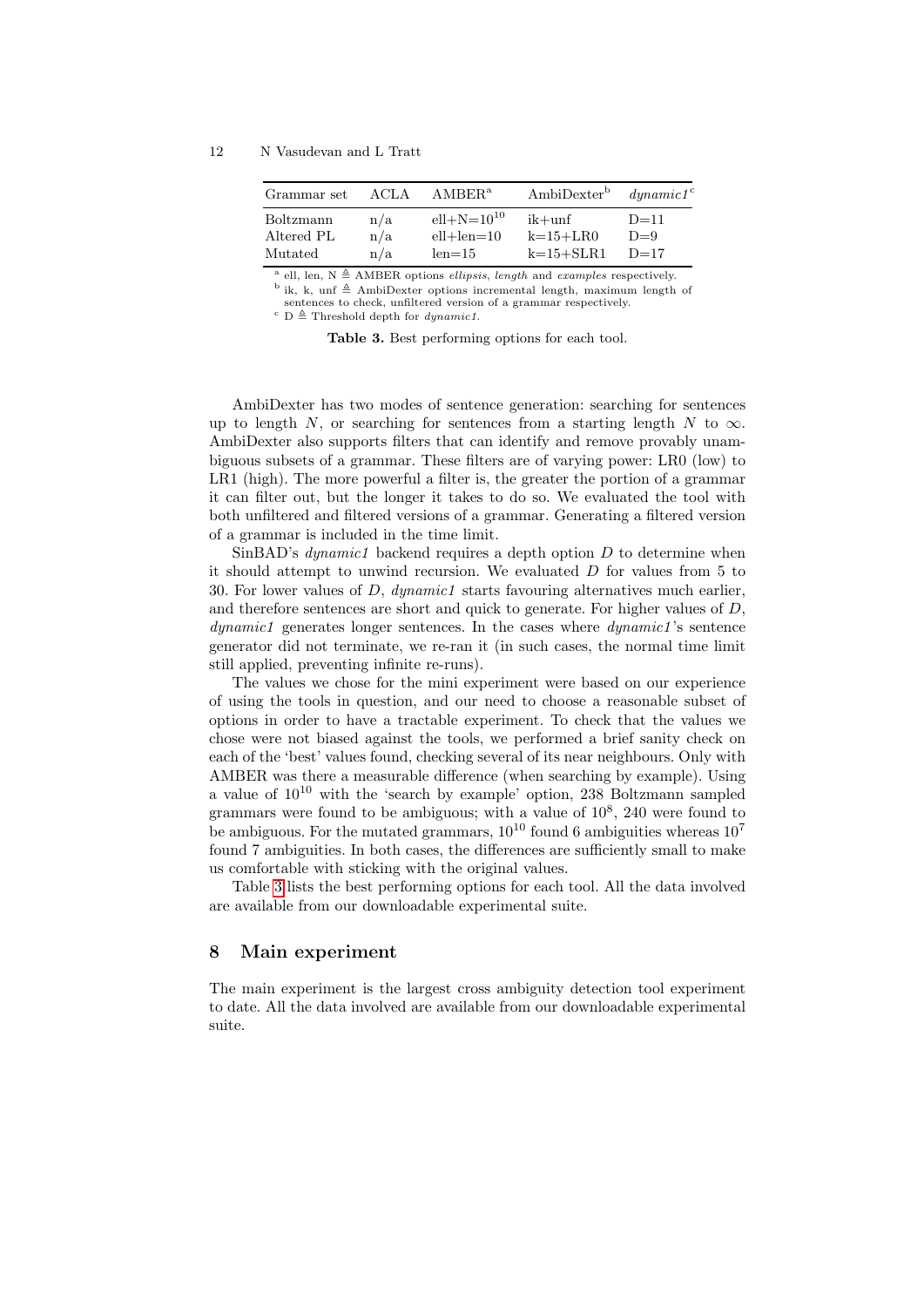

Boltzmann sampled grammars (1600)

<span id="page-12-0"></span>Fig. 4. Number of ambiguities found for Boltzmann sampled grammars.

Figures [4,](#page-12-0) [5,](#page-13-0) and [6](#page-14-0) show the results of our experiments for each grammar set, for each time limit. In analysing some of the results from the main experiment, we had to perform additional experiments. In most cases, we used grammars from the main experiment. In only one case, for collecting data for sentence and ambiguous fragment length, have we used grammars from the mini experiment.

Our results from the main experiment indicated that three of our grammar sets were highly ambiguous: Boltzmann sampled (70%), the 'add empty alternative' mutated grammars (60%), and 'delete symbol' mutated grammars (45%). Manual observation of ambiguous grammars led to two observations:

- **Cyclic ambiguity** Rules that contain cycles of the form  $(A: A | ...)$  or  $(A: A)$  $B \mid \ldots; B: A \mid \ldots$  contribute to cyclic ambiguity [\[13\]](#page-18-14). We manually calculated the percentage of cyclically ambiguous grammars to be: 22% (Boltzmann sampled), 0% (Altered PL), and 0.009% (Mutated). This appears to be by far the most common type of ambiguity we encounter.
- Multiple ambiguity A grammar has multiple ambiguity if it has more than one ambiguous subset. 36% of Boltzmann grammars contained 2.5 ambiguities per grammar. For mutated grammars the figures are: 37% and 2.8 for 'add empty alternative'; 13% and 3 for 'mutate symbol'; 4% and 2.7 for 'add symbol'; and 23% and 2.6 for 'delete symbol'.

In the rest of this section, we explore what the results mean for each tool (in alphabetical order).

## 8.1 ACLA

Given a grammar, ACLA will report it to be ambiguous, unambiguous, or possibly ambiguous (that is, it is unsure if the grammar is ambiguous). ACLA's approach to ambiguity detection is based on two linguistic properties: vertical and horizontal ambiguity. Vertical ambiguity means that during the parsing of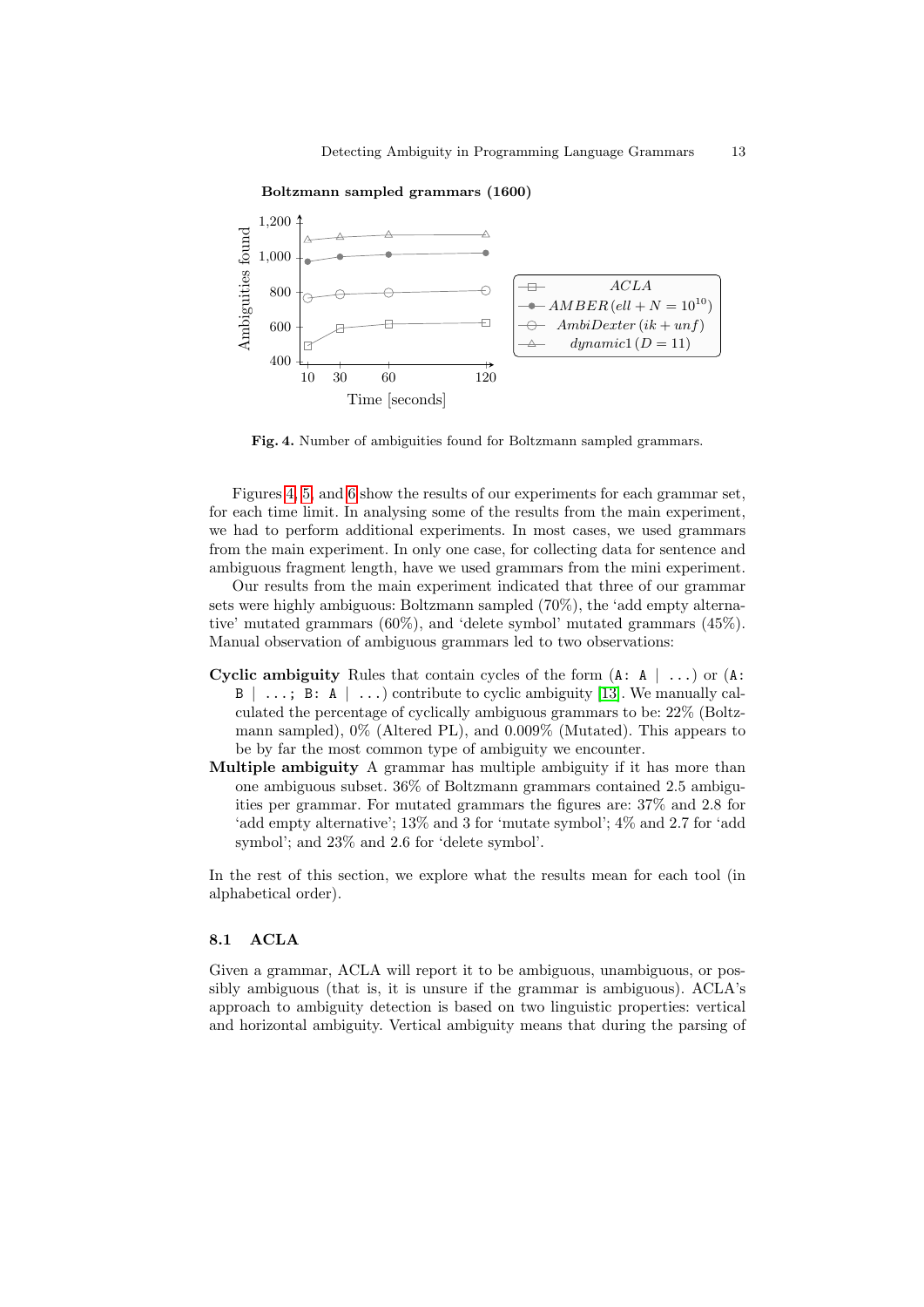

<span id="page-13-0"></span>Fig. 5. Number of ambiguities found for altered PL grammars.

|            | ACLA    | AMBER.      | AmbiDexter | dynamic1     |
|------------|---------|-------------|------------|--------------|
|            | Sen Amb | Sen Amb     | Sen<br>Amb | Amb<br>Sen   |
| Boltzmann  | 15      | - 14<br>58. | 27<br>21   | 1554664 2671 |
| Altered PL | 11      | 10<br>9     | 15<br>15   | 281<br>88    |
| Mutated    | 15      | 6<br>15     | 15<br>15   | 4392<br>502  |

<span id="page-13-1"></span>Table 4. Maximum sentence ('Sen') and ambiguous fragment ('Amb') length detected by each tool using the options from Table [3.](#page-11-0) Note: we were unable to determine the sentence length for ACLA.

a string, there is a choice between the alternatives of a non-terminal. Horizontal ambiguity means that, when parsing a string according to a production alternative, there is a choice in how the string can be split.

For Boltzmann and mutated grammars, ACLA reported only one or two grammars to be unambiguous. On average across the grammar sets, ACLA was unsure whether 50–60% of the grammars were ambiguous or not. ACLA did not detect 12% of cyclically ambiguous grammars as being ambiguous. ACLA detects ambiguity in a grammar by iterating through each non-terminal, and checking its language for vertically or horizontally ambiguous strings. Although it is not clear what sort of string length it searches for, the length of ambiguous fragments that it detects, on average, ranges between 10 and 15 (see Table [4\)](#page-13-1). In most cases, where the ambiguous subset is deeply nested, ACLA is unsure if the grammar is ambiguous. For most grammar sets, ACLA reaches a point of diminishing returns at 120s. Only in the case of mutated grammars, did our results (see Figure [6\)](#page-14-0) seem to indicate that given additional time, ACLA might uncover further ambiguities. Running ACLA for an extended time limit of 240s only uncovered in 4 additional ambiguities being found.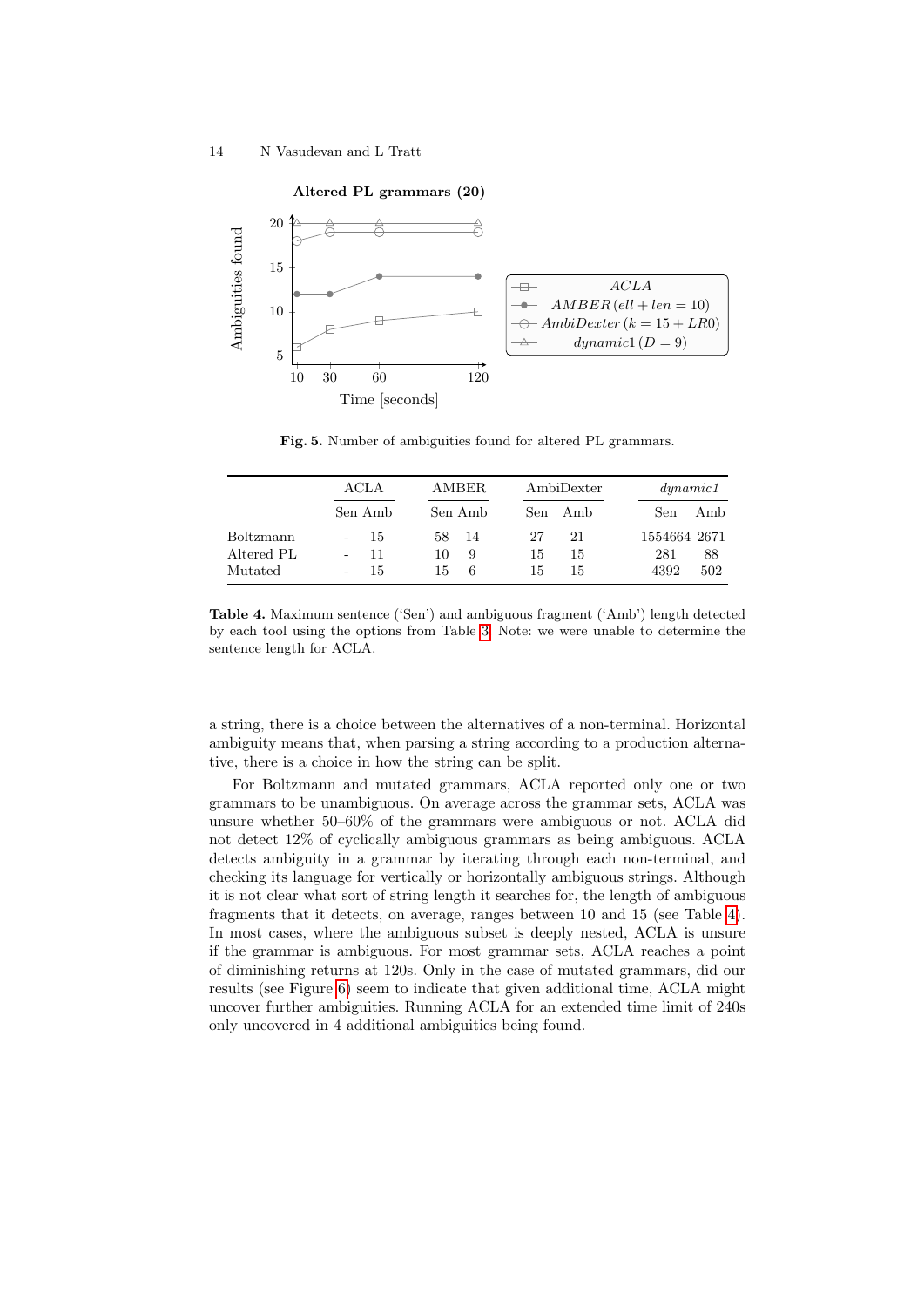

<span id="page-14-0"></span>Fig. 6. Number of ambiguities found for mutated grammars.

# 8.2 AMBER

AMBER performs extremely well on the Boltzmann grammars, but less well on manually altered or mutated grammars. AMBER uses an exhaustive approach to ambiguity detection, whereby it systematically enumerates strings for a given grammar, and checks for ambiguity. There are two possible reasons why AM-BER does well on Boltzmann grammars. First, these grammars contain multiple ambiguities, and a relatively high percentage of cyclically ambiguous grammars. AMBER was quick to detect these ambiguities. Second, the ambiguous subsets found are easily reachable, in the sense that they are referenced from very near the start of the grammar. For instance, in the case of Java.1, where the ambiguous subset originates from the rule compilation unit, which is close to the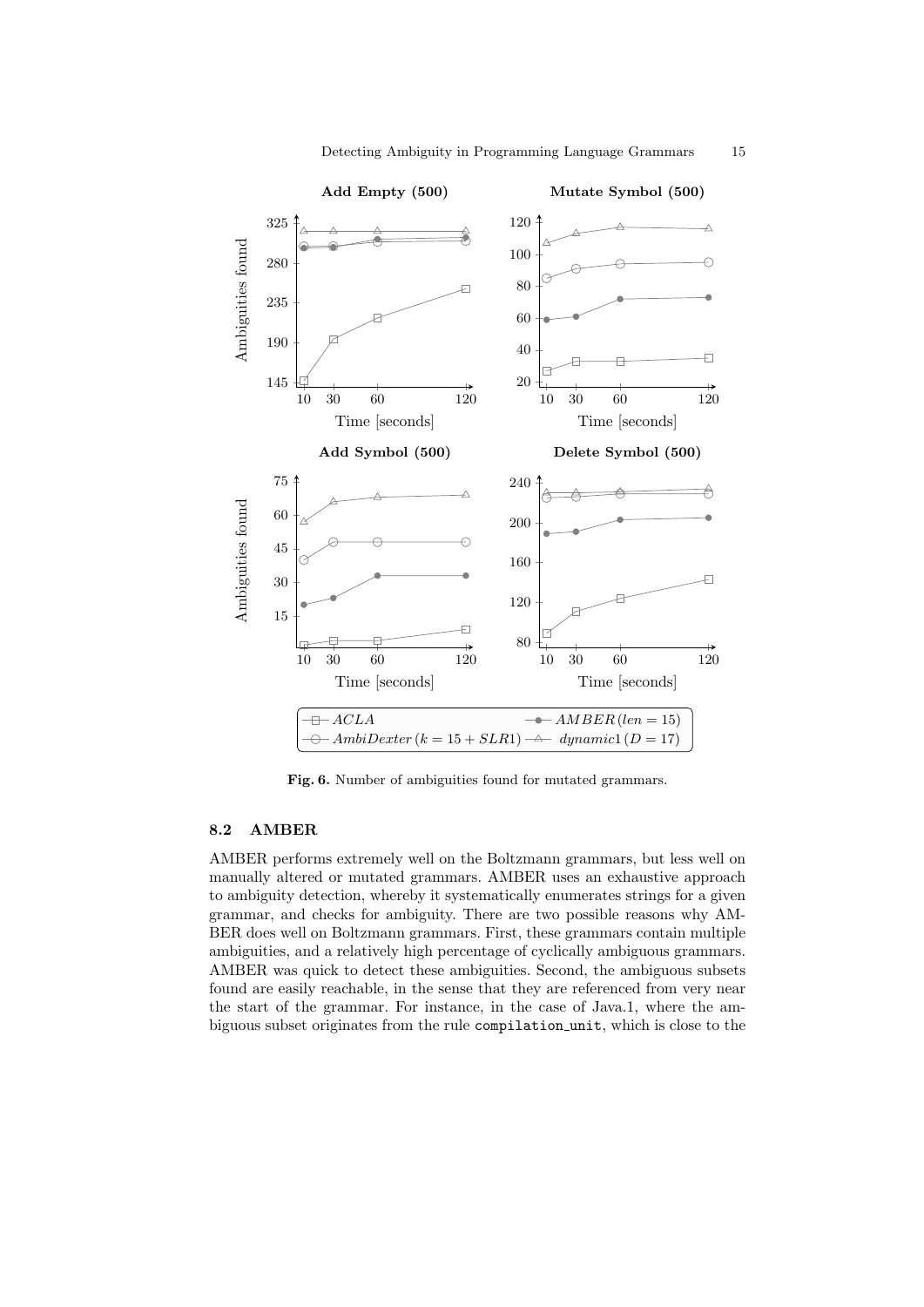start rule, and AMBER is quick to find it. In the case of Pascal.2, where the ambiguous subset originates from within an expression rule set  $(\text{term})$  – that is, frequently referenced – AMBER is quick to find it. However, for some of the nested ambiguous subsets (as in Pascal.3, which contains a nested if-else ambiguous subset), AMBER struggles.

## 8.3 AmbiDexter

AmbiDexter is effective for PL (altered and mutated) grammars, but is less effective for Boltzmann grammars. AmbiDexter does well on PL grammars for two reasons. First, PL grammars contain short ambiguous subsets (see Table [4\)](#page-13-1) and AmbiDexter's exhaustive search, whereby it checks for short strings exhaustively, is quick to find it. Second, its filtering of unambiguous fragments was very effective on PL grammars. For mutated grammars, where SLR1 was the best performing filter, the percentage of rules filtered out were 60% (Pascal),  $90\%$  (SQL), and  $24\%$  (Java) and  $20\%$  (C), whereas for Boltzmann grammars, it was 19%. There was a noticeable difference in (SLR1) filtering time between mutated (1.3s) and Boltzmann grammars (0.7s). Since AmbiDexter uses an exhaustive approach, it struggles when the ambiguous subsets are long and deeply nested.

## 8.4 dynamic1

As Table [4](#page-13-1) indicates, compared to other tools, dynamic1 generates much longer sentences, and therefore, it does well, in detecting long and deeply nested ambiguous subsets. For lower values of the *dynamic1*'s depth option, sentences are short and quick to generate; higher values generate longer sentences.

Since dynamic1 uses a non-deterministic approach, there can be significant variation in the sentence and ambiguous fragment length from run to run. The set of grammars discovered as ambiguous by *dynamic1* is sometimes different than other tools. For 111 of the Boltzmann and 2 of the mutated grammars that ACLA found ambiguous, dynamic1 failed to do so; for AMBER, 4 Boltzmann and 2 mutated PL grammars; for AmbiDexter, 2 Boltzmann and 8 mutated grammars. Some of the grammars amongst these sets are common, but by no means all.

Of the 111 Boltzmann grammars for which ACLA detected ambiguity and dynamic1 failed to detect any, 110 of them contained ambiguous subsets that were unreachable from the start rule. For instance, a grammar with rules root:  $'p'$  and A:  $'q'$  |  $'q'$  contains an ambiguous subset that is unreachable from the start rule. Since ACLA's approach to ambiguity detection is by searching for ambiguous strings for each non-terminal, it can detect ambiguities that are unreachable from the start rule. We did not anticipate our Boltzmann sampler generating such non-sensical grammars, and recommend that future experiments filter them out. The remaining one grammar for ACLA, and the grammars for AMBER and AmbiDexter, contained common subsets, totalling 4 Boltzmann grammars. For 2 of them, *dynamic1* did not terminate, exited and re-ran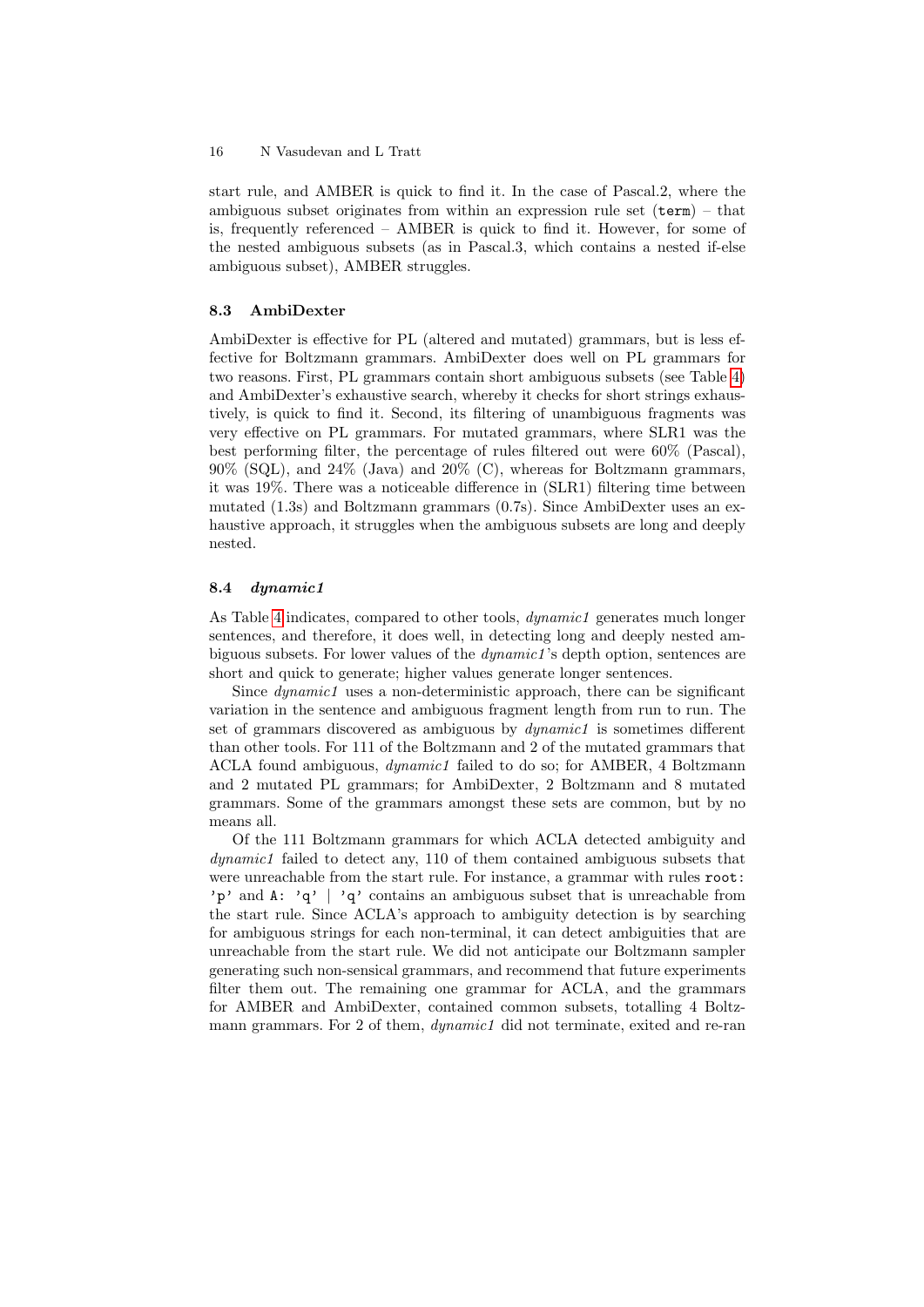(roughly 500 times for one of the grammars). For the remaining two grammars, one of them contained a short but deeply nested ambiguous subset, whereas for the other the ambiguous fragment was long and, for  $D=11$  (the best performing option for Boltzmann grammar), dynamic1 didn't generate sufficiently long sentences to uncover ambiguity.

For the mutated grammar set, dynamic1 didn't detect ambiguity for a total of 9 grammars for which the other tools detected ambiguity. For 4 of these grammars, the ambiguous subsets were short but deeply nested. For 2 of these grammars, the ambiguous fragments were long, and D=17 (the best performing option for mutated grammars) did not generate sufficiently long sentences to uncover ambiguity. The remaining 3 grammars were cyclically ambiguous, and dynamic1 's sentence generator did not terminate for them.

# 9 Validation experiment

In order to ensure that the results of Figures [4,](#page-12-0) [5,](#page-13-0) [6](#page-14-0) scale to larger sets of grammars, we used dynamic1 to perform a validation experiment on a much larger set of grammars (see Table [1\)](#page-10-0). The number of ambiguities found for 120 seconds were 70% (Boltzmann) and 63%, 21%, 13%, and 45% (for mutated types: add empty alternative, mutate symbol, add symbol and delete symbol respectively). The proportion of ambiguities found in our validation experiment is close to the number of ambiguities found in the main experiment (see Figures [4](#page-12-0) and [6\)](#page-14-0). All the data involved are available from our experimental downloadable suite.

# <span id="page-16-0"></span>10 Validating the hypotheses

In Section [1,](#page-1-0) we stated two hypotheses which informed our work. In this section, we revisit the hypotheses in the light of our results.

Hypothesis H1 postulates that "covering a grammar in breadth is more likely to uncover ambiguity than covering it in depth." dynamic1's non-deterministic approach tends to naturally generate sentences which cover much larger portions of a grammar than previous approaches. It is therefore more successful at uncovering ambiguity against our grammar corpus than other tools. Although non-determinism clearly plays its part, we believe that *dynamic1*'s coverage is key and strongly validates hypothesis H1.

Hypothesis H2 postulates that "PL grammars are only a small step away from being ambiguous." The mutated grammars are our attempt to explore this hypothesis and as the validation experiment shows, just over a third of mutations to real PL grammars result in *dynamic1* detecting ambiguity. This proportion is a lower-bound: it is possible that there is further ambiguity in the mutated grammars that dynamic1 (and, indeed, any other tool) does not discover. We consider this validation of hypothesis H2.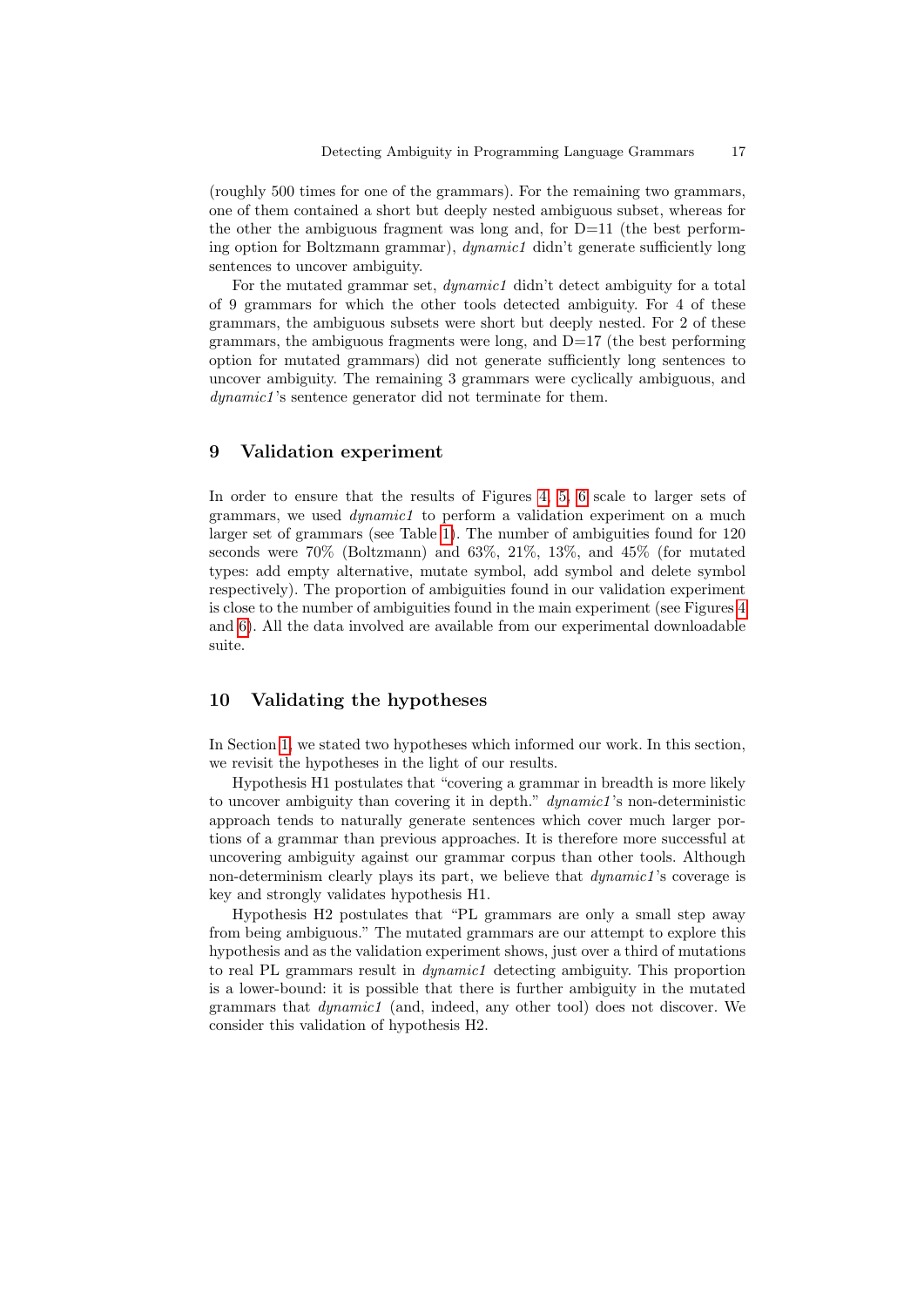## 11 Threats to validity

The most obvious threat to the validity of our results are the grammars used.

In a previous experiment [\[15\]](#page-18-8) we used a hand-written generator to create random grammars. In this paper we created a Boltzmann sampler to reduce the chances of bias in our hand-written generator. Interestingly, this made relatively little difference to the number of ambiguous grammars we found. However, it is impractical to generate completely arbitrary grammars, since they have no size limit. Our Boltzmann specification is therefore geared towards generating grammars which are "somewhat PL like". It is possible that it still produces overly biased grammars, particularly as we are forced to use filters to remove some grammars we consider irrelevant or unrepresentative. Our current Boltzmann sampler can create grammars which have subsets of rules which are not reachable from the start rule; ironically, these grammars penalise *dynamic1* relative to other ambiguity tools such as ACLA. However, we believe that, overall, it is more trustworthy than any previous random grammar generator.

The mutated grammars are also a potential threat to validity as we might have chosen unrepresentative grammars as a base. Since they come from an external source, we have some level of confidence in them.

The final threat to validity is our use of a mini experiment to determine a reasonable set of run-time options for the various tools used. It is possible that the grammars used in the mini experiment were unrepresentative of those used in the main experiment, though our measurements suggest this is unlikely. The percentage of ambiguous Boltzmann grammars were 67% (mini) and 70% (main). The percentage of ambiguous mutated grammars (add empty alternative, mutate symbol, add symbol, delete symbol) were mini (60%, 30%, 10%, and 42%) and main (63%, 22%, 13%, and 46%).

# <span id="page-17-0"></span>12 Conclusions

In this paper, we introduced the concept of a search-based approach to CFG ambiguity detection with the SinBAD tool and its dynamic1 backend. Using the largest grammar corpus to date, we showed that dynamic1 can detect a larger number of ambiguities than previous approaches. The key to its success is its use of non-determinism, which has several surprising consequences. It frees us from having to design many complex heuristics. *dynamic1*'s only heuristic relates to the need to terminate the sentence generator. In turn, this allows dynamic1 to explore a much larger portion of a grammar than by previous approaches and it increases the chances of detecting ambiguous fragments nested deep within a grammar. In essence, our results suggest that covering the breadth of a grammar's state space is more important than covering it in depth.

dynamic1 's chief weakness is that its single deterministic point causes it not to terminate on some grammars. We suspect that a probabilistic approach which gives a lower chance to frequently derived alternatives – in other words, which makes it less likely, but not impossible, that they are picked – will make nontermination less likely whilst preserving *dynamic1's* general approach.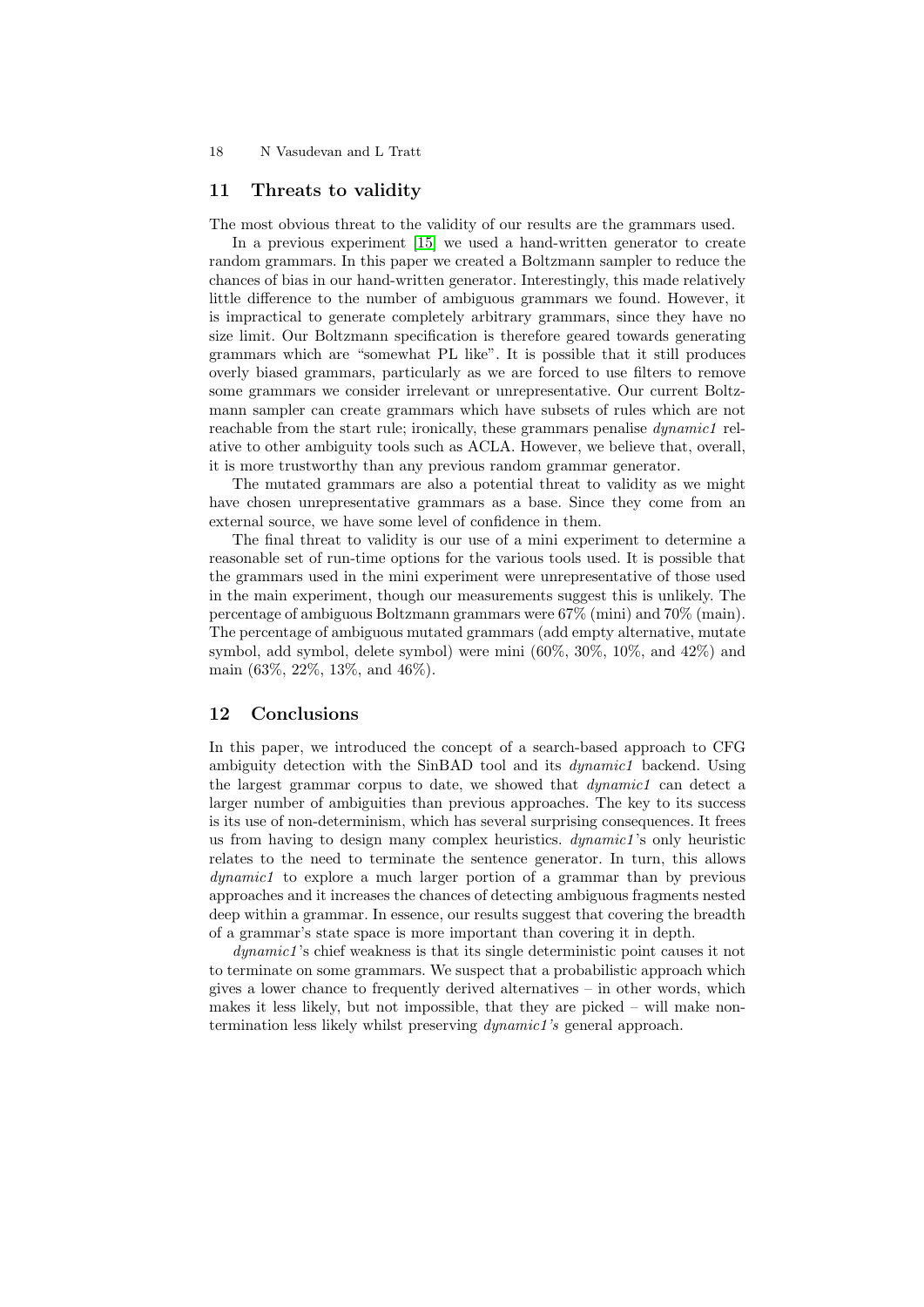We also introduced two new ways of generating large grammar corpuses: Boltzmann sampling and grammar mutation. The grammars created using Boltzmann sampling were highly ambiguous and thus not entirely representative of PL grammars. The mutated grammars, on the other hand, are representative of PL grammars although how ambiguous they are depends on the mutation. Our results indicate that certain mutations tend to cause grammars to be highly ambiguous whereas others less so. Our experience suggest that for uses that require exploring wide class of grammars, one should use Boltzmann sampling whereas, uses that require exploring PL grammars, one should use grammar mutation.

Acknowledgements. We are extremely grateful to Alexis Darrasse (LIP6) for his advice in creating a Boltzmann sampler specification. We thank the Department of Informatics at King's College for giving extended access to computing facilities. Edd Barrett and Carl Friedrich Bolz gave insightful comments on drafts of this paper.

# References

- <span id="page-18-5"></span>1. Axelsson, R., Heljanko, K., Lange, M.: Analyzing context-free grammars using an incremental sat solver. In: Proc. ICALP 2008. pp. 410–422 (2008)
- <span id="page-18-7"></span>2. Basten, H.J.S.: Ambiguity Detection Methods for Context-Free Grammars. Master's thesis, Universiteit van Amsterdam (Aug 2007)
- <span id="page-18-13"></span>3. Basten, H.J.S., van der Storm, T.: Ambidexter: Practical ambiguity detection. In: Proc. SCAM 2010. pp. 101–102 (2010)
- <span id="page-18-4"></span>4. Basten, H.J.S., Vinju, J.J.: Faster ambiguity detection by grammar filtering. In: Proc. LDTA. pp. 5:1–5:9 (2010)
- <span id="page-18-3"></span>5. Brabrand, C., Giegerich, R., Møller, A.: Analyzing ambiguity of context-free grammars. Science of Computer Programming 75(3), 176–191 (Mar 2010)
- <span id="page-18-11"></span>6. Canou, B., Darrasse, A.: Fast and sound random generation for automated testing and benchmarking in objective caml. In: Proc. Workshop on ML. pp. 61–70 (2009)
- <span id="page-18-0"></span>7. Cantor, D.G.: On the ambiguity problem of backus systems. Journal of the ACM 9(4), 477–479 (1962)
- <span id="page-18-6"></span>8. Cheung, B.S.N., Uzgalis, R.C.: Ambiguity in context-free grammars. In: Proc. SAC. pp. 272–276. ACM (1995)
- <span id="page-18-9"></span>Harman, M.: The current state and future of search based software engineering. In: FOSE. pp. 342–357 (2007)
- <span id="page-18-12"></span>10. Mougenot, A., Darrasse, A., Blanc, X., Soria, M.: Uniform random generation of huge metamodel instances. In: ECMDA-FA. pp. 130–145 (2009)
- <span id="page-18-10"></span>11. Schröer, F.W.: Accent, a compiler compiler for the entire class of context-free grammars. Tech. rep. (2000), http://accent.compilertools.net/Accent.html
- <span id="page-18-2"></span>12. Schröer, F.W.: Amber, an ambiguity checker for context-free grammars. Tech. rep. (2001), http://accent.compilertools.net/Amber.html
- <span id="page-18-14"></span>13. Tomita, M.: An efficient context-free parsing algorithm for natural languages. In: Proc. IJCAI. pp. 756–764 (1985)
- <span id="page-18-1"></span>14. Tratt, L.: Parsing: The solved problem that isn't. Hacker Monthly pp. 37–42 (Jun 2011)
- <span id="page-18-8"></span>15. Vasudevan, N., Tratt, L.: Search-based ambiguity detection in context-free grammars. In: Proc. ICCSW. pp. 142–148 (Sep 2012)